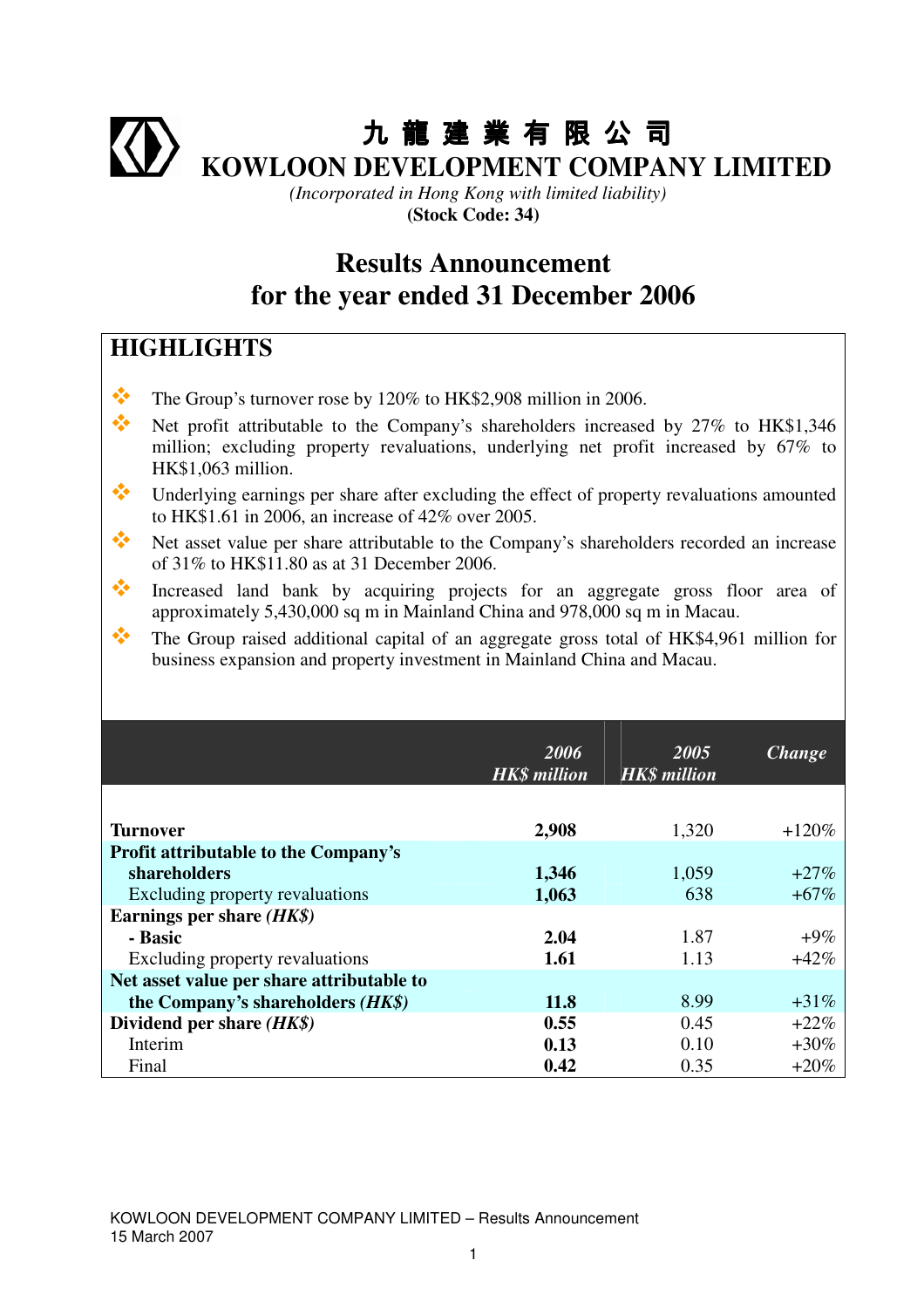## **GROUP RESULTS AND DIVIDENDS**

Despite achieving its 2008 earnings target by the end of 2005, Kowloon Development Company Limited (the "Company") continued its robust growth in 2006. The Group's profit attributable to shareholders for the year ended 31 December 2006 amounted to HK\$1,346 million (2005: HK\$1,059 million) representing a 27% increment over that of 2005. Excluding investment property revaluation gains net of deferred tax, underlying net profit rose 67% to HK\$1,063 million. Based on the weighted average number of 660,839,603 shares in issue during the year  $(2005 : 566,767,850$  shares), the underlying earnings per share rose 42\% to HK\$1.61 (2005: HK\$1.13 per share).

The Board of Directors has recommended the payment of a final dividend of HK\$0.42 per share for 2006, an increase of 20% over 2005. Together with the interim dividend of HK\$0.13, the full year dividend for 2006 will amount to HK\$0.55 per share (2005 : HK\$0.45 per share), an increase of 22% over 2005.

The final dividend will be payable on 27 April 2007 to shareholders registered as at 18 April 2007.

## **BUSINESS REVIEW**

2006 had been a year of importance with dynamic growth for the Group. Through several strategic major acquisitions during the year under review in Macau and Mainland China detailed below, the Group has attained a strong presence and successfully increased its land bank by acquiring projects for an aggregate gross floor area of 978,000 sq m in Macau and of 5,430,000 sq m in Mainland China. Benefited from strengthened capital base after a sequence of successful fund raising activities, with details below, for an aggregate proceeds of HK\$4,961 million to the Group during the year of 2006, the Group is well positioned to take advantage of quality opportunities which arise from time to time in the Greater China region, including Hong Kong, Macau and Mainland China. The Group's turnover for the year under review grew 120% to HK\$2,908 million which primarily derived from two residential development projects, Mount Davis 33 in Hong Kong and La Baie Du Noble in Macau, and investment activities.

In April 2006, the Group, through its listed subsidiary, Polytec Asset Holdings Limited ("Polytec Asset"), entered into an agreement with the ultimate holding company to acquire an 80% interest in three property development projects in Macau with an aggregate gross floor area of approximately 978,000 sq m at a consideration of HK\$8,448 million. Polytec Asset financed the acquisition by issuing of 2,811,411,970 new shares at HK\$1.98 per share of which the Company subscribed for 1,598 million new shares, thus maintaining its shareholding percentage in Polytec Asset.

The three sites are located in the Orient Pearl District of the Macau Peninsula near the Macau-Zhuhai border and the intended landing point of the Hong Kong – Zhuhai – Macau Bridge, a 29 kilometers bridge linking Hong Kong, Zhuhai and Macau. The bridge will be a spur to Greater Pearl River Delta economic development and will play a pivotal role in facilitating economic development in the region. The Group intends to develop these sites into luxury residential buildings with retail, recreational and car parking facilities. The projects will be carried out in phases. The foundation work of Lote V, being the first phase of the development, is scheduled to be commenced in March/April 2007. Completion of Lote V is expected to be in 2009/2010.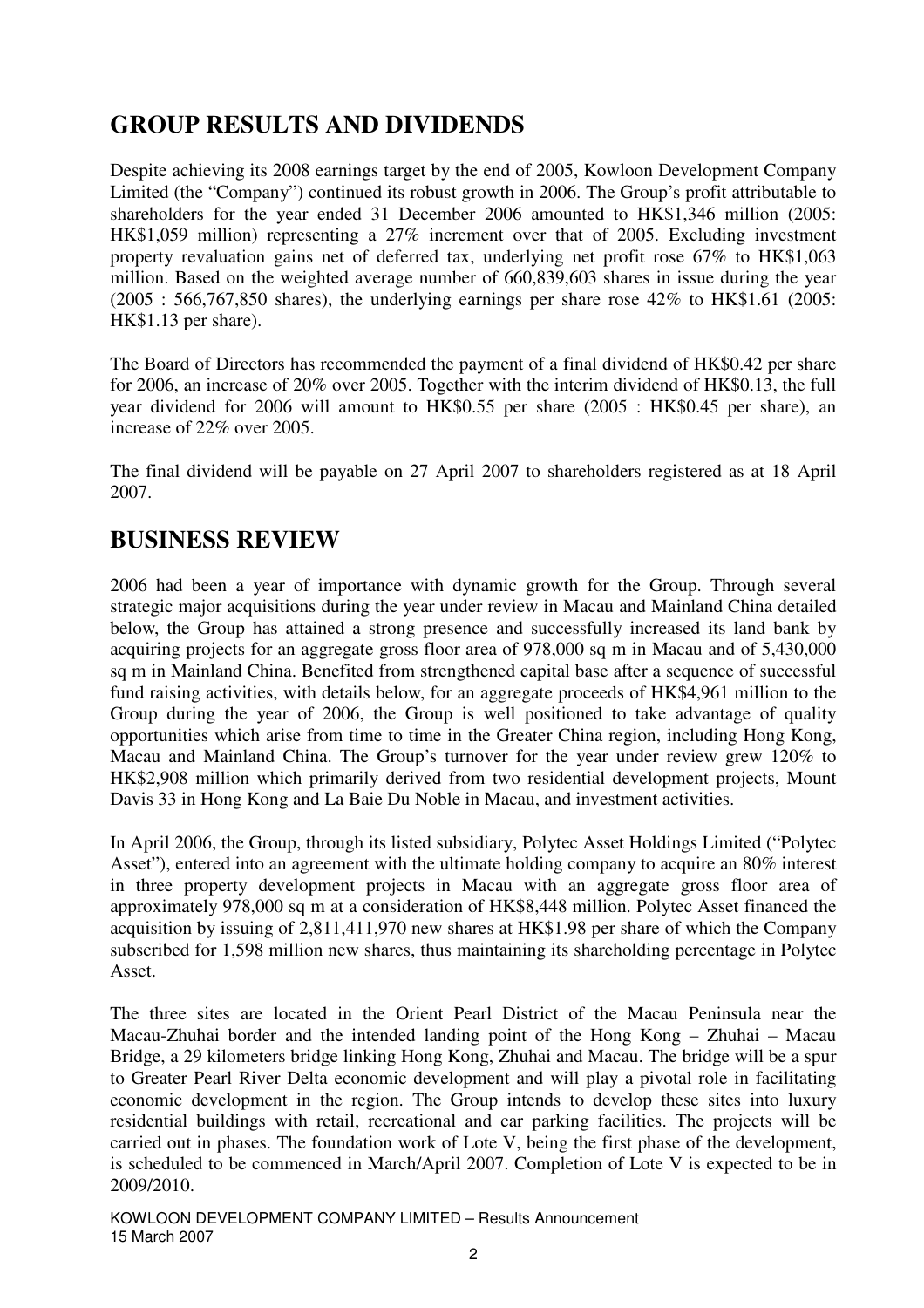The weight of economic activity is moving north to Mainland China, where the World Bank is forecasting a GDP growth rate of 9.6% for 2007. In response the Group has actively expanded its portfolio of quality development properties by acquiring three further sites in prime locations in Mainland China, reflecting the Group's confidence in the economy and real estate market of China.

In June 2006, through a public bidding process, the Group acquired the development right of a plot of land with a site area of 1.45 million sq m in the west of Daba Road in the Dong Ning District of Shenyang for a consideration of RMB830 million to be paid by two installments with the final payment due in mid 2007. Shenyang is the largest city and economic hub in the north-eastern region of China with dynamic economic growth and increasing purchasing power in recent years. The project has a planned aggregate gross floor area of 2.9 million sq m which has been approved by the Shenyang municipal government for residential and commercial development. The first phase of the project has commenced and is scheduled to be completed in 2008.

In September 2006, the Company jointly with CITIC South China (Group) Co., Ltd., on a 50:50 basis, made a successful bid for seven pieces of land located in Heshun Meijing Shuiku Sector, Lishui Town, Nanhai District, Foshan, with an aggregate site area of approximately 4 million sq m at a consideration of RMB3,030 million. The consideration payable on a 50:50 basis will be settled by installments with the last payment due in 2008. The project has a planned aggregate gross floor area of approximately 1.60 million sq m and will be developed into a luxury residential and commercial complex to meet the increasing demand for high-end housing and office premises.

In addition to the above two acquisitions, in December the Company entered into an agreement with Tianjin Binhai Mass Transit Development Co., Ltd to undertake a mixed use development located in the prosperous central business district of Tianjin at an aggregate consideration of RMB3,500 million, which will be settled by several installments over a five-year period. The site has a total area of approximately 137,940 sq m and will be developed into a composite residential and commercial complex comprising serviced apartments, office towers and a commercial podium with a total gross floor area of approximately 930,000 sq m. The project is excellently located next to the Beijing-Tianjin High-speed Railway System, which will commence services in 2008 with a 30-minute ride to Beijing where the 2008 Olympic Games will take place.

All new projects in Mainland China will be developed in phases. The Group is optimistic to witness a robust property market with persistent demand for quality properties in the near future and will continue to replenish its land bank actively but cautiously to optimize its earnings potential.

The Company successfully placed 113,353,000 shares in May and 87,000,000 shares in September at respective placing prices of HK\$12.40 and HK\$13.25 per share. From these placements, aggregate new capital of HK\$2,558 million was raised for use in the expansion and development of the Group's business mainly in Mainland China.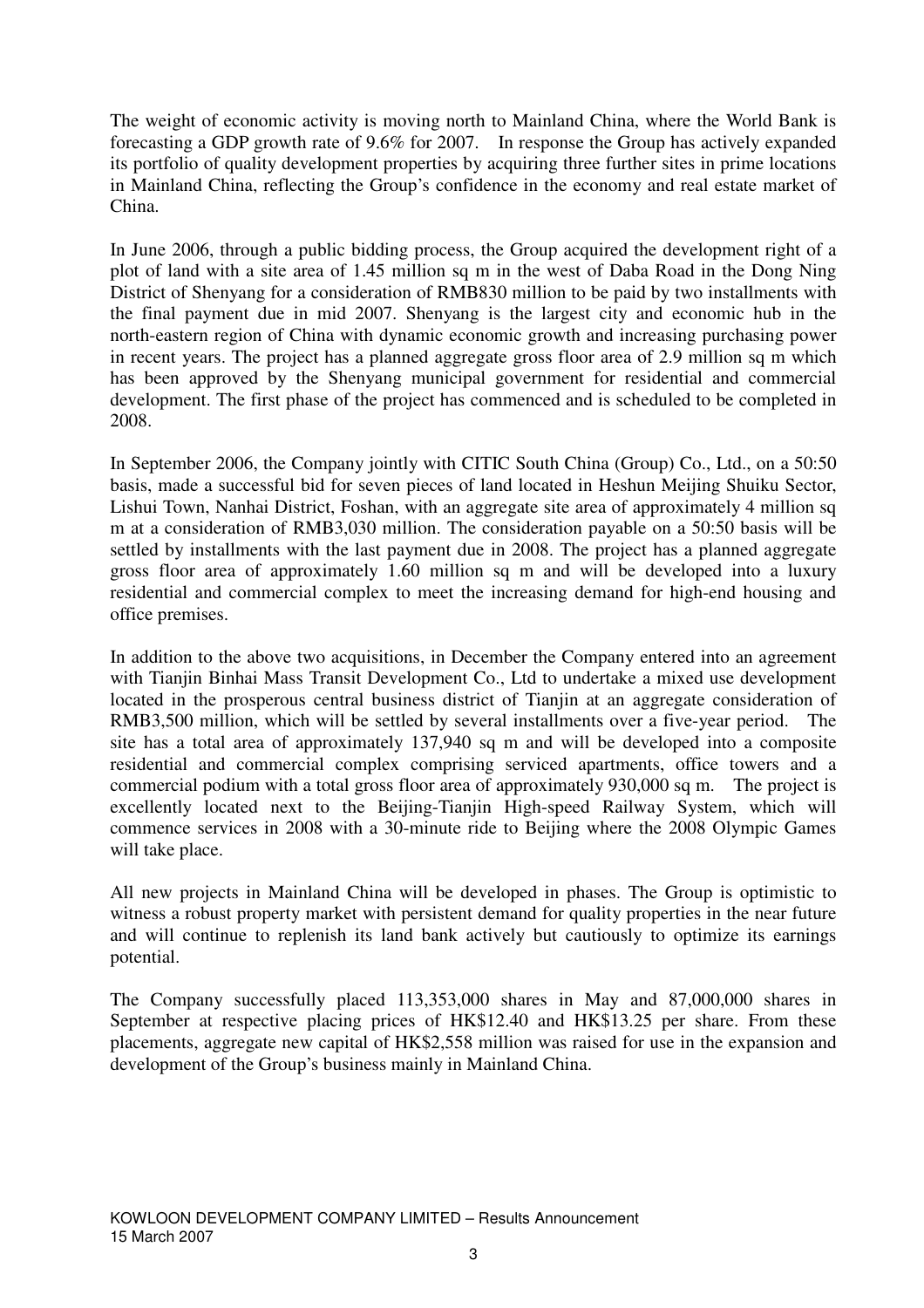To further strengthen the Group's capital base, the Company raised a further HK\$5,293 million of gross proceeds by issuing 383,560,425 rights shares at HK\$13.80 per rights share on the basis of one rights share for every two shares. The rights issue was successfully completed in February 2007.

To facilitate the implementation of the rights issue, shareholders approved the increase in the authorized share capital of the Company to HK\$500 million by the creation of 4,000,000,000 new shares of HK\$0.10 each on 18 January 2007.

With its strengthened capital base, the Group is well prepared for further expansion in the Greater China region in the years ahead.

The residential project at No.31 Robinson Road Mid-Levels in Hong Kong will be completed by the end of 2007. It offers a total of 84 luxury residential units, with modern clubhouse facilities, covering a gross floor area of approximately 11,900 sq m. The property will be released to the market shortly. With tight supply of luxury residential property and persistent demand for new luxury developments in prime areas on Hong Kong Island, we expect the project to be well received and the 2007 results to benefit accordingly.

The Group's important residential and commercial development project at 35 Clear Water Bay Road, Ngau Chi Wan, with an estimated gross floor area of approximately 196,400 sq m, had obtained an approval from the Town Planning Board on the basis of a revised master layout plan in February 2006. The Group is currently liaising with relevant government departments in connection with the land exchange conditions.

In Taipa Macau, Pacifica Garden, a 58% owned residential and commercial project of Polytec Asset is expected to be completed in 2008. Two residential towers with approximately 295 units and a number of retail spaces are planned to be built with a total gross floor area of approximately 35,900 sq m. The property was well received by the market with over 99% of the total residential units sold recorded up to the end of January 2007.

The market for residential property continued to develop healthily and remained active in 2006 with demand driven by both end-users and investors. Sentiment in the sales and investment market improved upon the recent pause in US interest rate hikes and intensified mortgage finance competition amongst the banks leading to a rise in the volume of transaction.

Property sales rose to HK\$1,204 million in 2006, an increase of 127% over 2005 arising mainly from the developments at Mount Davis 33 in Hong Kong and La Baie Du Noble in Macau.

Mount Davis 33 is a joint venture residential project with the Urban Renewal Authority. It offers top-quality residential units with full clubhouse facilities and a lush landscaped environment giving every unit a panoramic seaview. It was released to the market and all the 89 residential units were successfully sold before the end of 2006 due to its prime location, user-oriented design and quality finishes. This property project has also achieved the rating of Platinum Standard from The Hong Kong Building Environmental Assessment Method (HK-BEAM) Society, which assesses new building premises for their environmental design.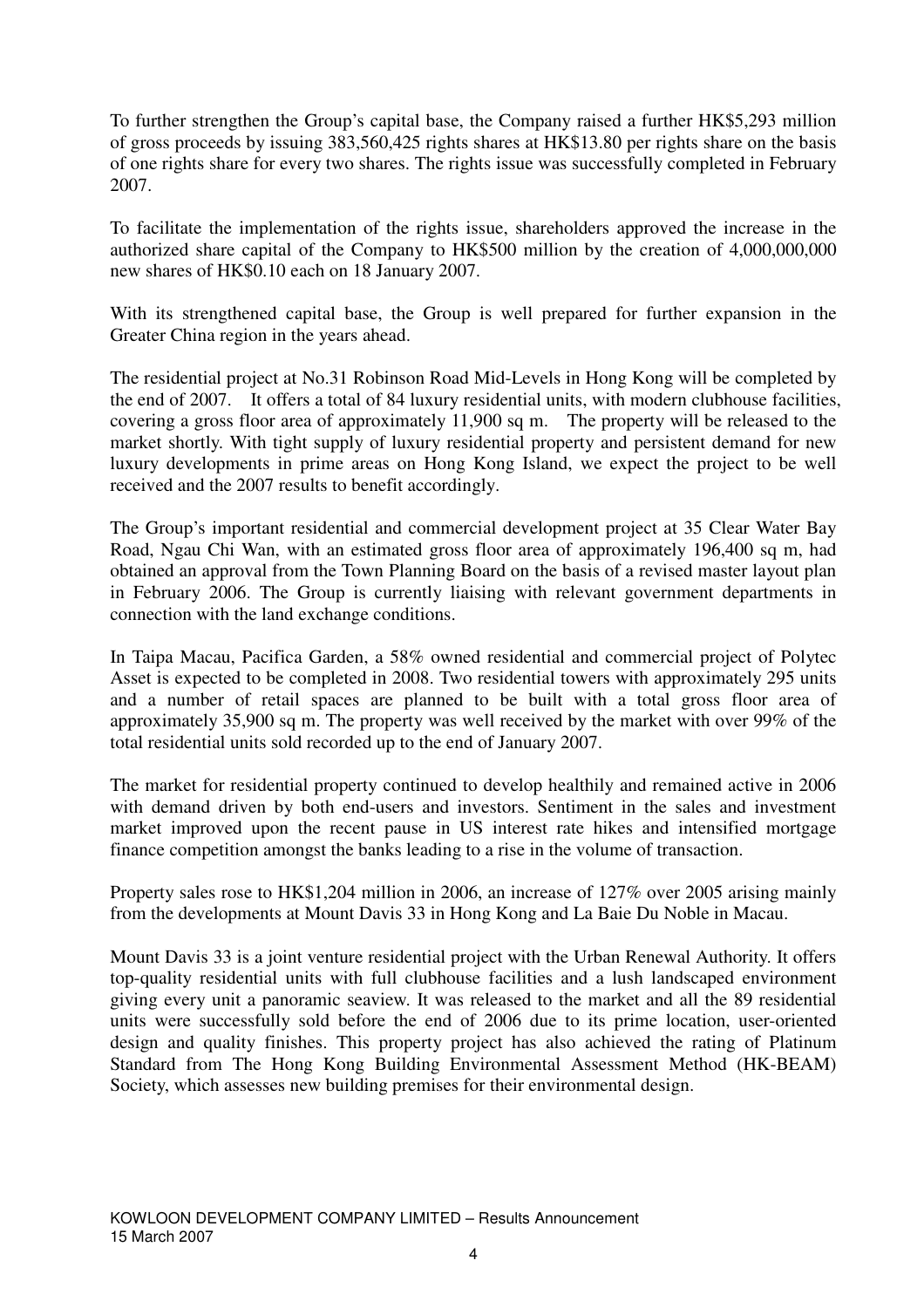Another major profit contributor was the Group's interest in the residential and commercial development in Macau, La Baie du Noble, in which the Group has an 80% interest. This development has an aggregate gross floor area of approximately 147,700 sq m and was completed in the second half of 2006. The development, which is one of the most prestigious in Macau whose contemporary designs and superior finishes have set new quality standards for residential developments, was well received by the market with a majority of residential units being sold off plan. The retained duplex units will be released to the market in the first half of 2007.

In light of the enhanced affordability for homebuyers, the Group will continue to offer quality projects for sale as planned.

The property market in Hong Kong benefited from the strength of the economy and the buoyant stock market, leading to a robust growth of investment activities across all sectors. Business activity grew during 2006 which further accelerated the demand for office space in core and non-core districts. Capital values and rentals rose moderately over the year. The Group enjoyed a positive growth in office rental revenue for the financial year under review. The gross rental income generated by the Group's investment property portfolio in 2006 was HK\$224 million, an increase of 5.7% compared to 2005. The increase was largely due to improved rental income from both the office and the retail tenancies of the Group's flagship property, Pioneer Centre.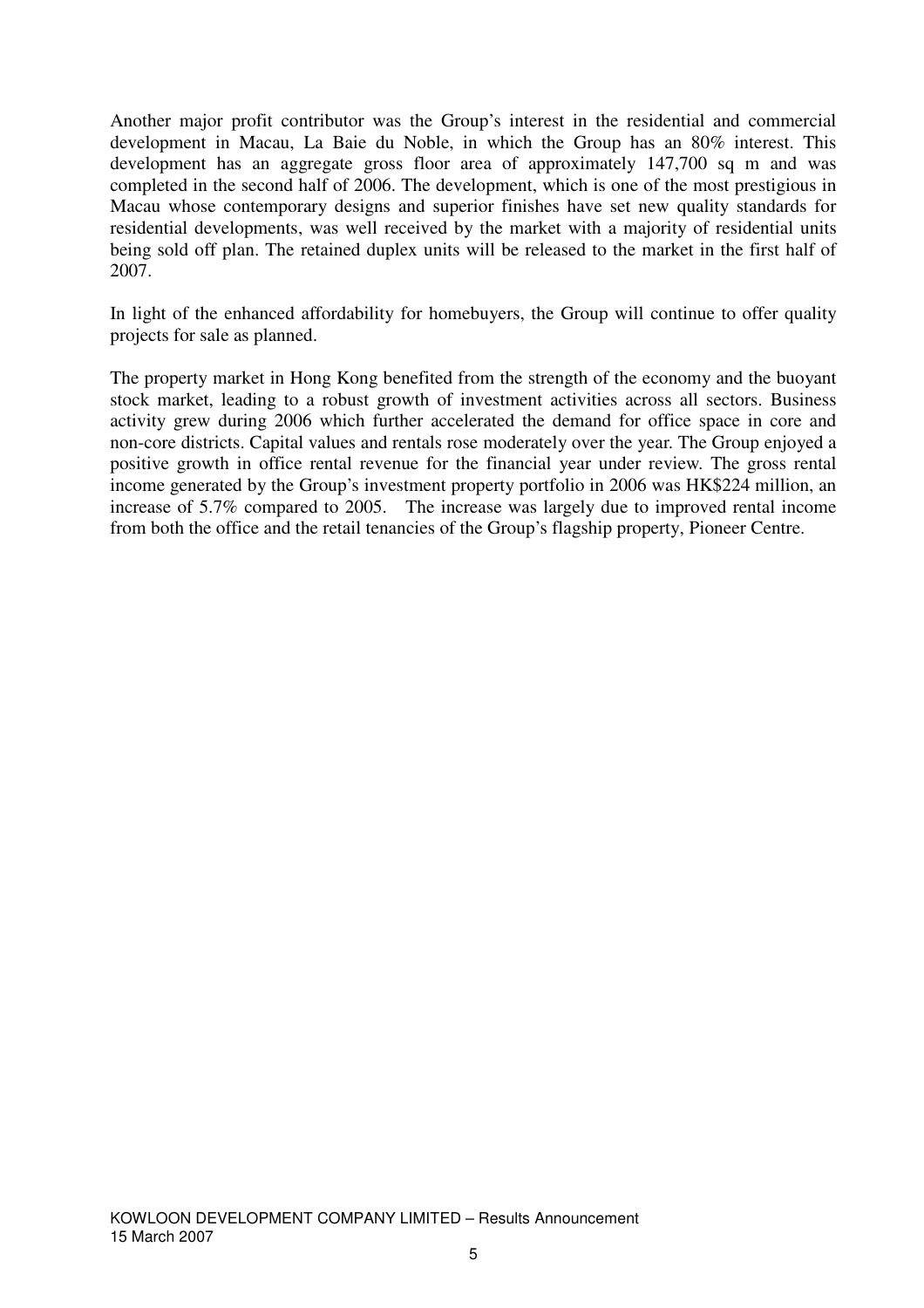## **Property Development**

|  |  | The status of the Group's major projects under development is shown below : |  |
|--|--|-----------------------------------------------------------------------------|--|
|  |  |                                                                             |  |

| <b>MAINLAND CHINA</b><br>West of Daba Road<br>100<br>Residential<br>2,900,000<br>Site clearance<br>2008<br>works in<br>and<br>(first phase)<br>Dong Ning District<br>Commercial<br>progress<br>Shenyang<br><b>PRC</b><br><b>MACAU</b><br>Residential<br>Villa de Mer*<br>48<br>126,400<br>Foundation to<br>2009/2010<br>Novos Aterros da Areia<br>and<br>be commenced<br>Commercial<br>Preta<br>in March/April<br>The Orient Pearl<br>2007<br>District<br>Macau<br>Residential<br>35<br>Foundation<br>Pacifica Garden*<br>35,900<br>2008<br>The Taipa District<br>and<br>completed<br>Macau<br>Commercial<br><b>HONG KONG</b><br>Residential<br>100<br>No. 31 Robinson Road<br>11,900<br>2007<br>Superstructure<br>works in<br>Mid-Levels<br>Hong Kong<br>progress<br>No. 35<br>Residential<br>100<br>196,400<br>Foundation<br>2009/2010<br>Clear Water Bay Road<br>and site<br>and<br>Ngau Chi Wan<br>Commercial<br>formation<br>Kowloon<br>works in<br>Hong Kong<br>progress | Location     | <b>Usage</b> | Group's<br><b>Interest</b><br>$(\%)$ | Approx.<br><b>Total Gross</b><br><b>Floor Area</b><br>$(sq \, \text{m})$ | <b>Status</b> | <b>Expected</b><br>Date of<br>Completion |
|--------------------------------------------------------------------------------------------------------------------------------------------------------------------------------------------------------------------------------------------------------------------------------------------------------------------------------------------------------------------------------------------------------------------------------------------------------------------------------------------------------------------------------------------------------------------------------------------------------------------------------------------------------------------------------------------------------------------------------------------------------------------------------------------------------------------------------------------------------------------------------------------------------------------------------------------------------------------------------|--------------|--------------|--------------------------------------|--------------------------------------------------------------------------|---------------|------------------------------------------|
|                                                                                                                                                                                                                                                                                                                                                                                                                                                                                                                                                                                                                                                                                                                                                                                                                                                                                                                                                                                |              |              |                                      |                                                                          |               |                                          |
|                                                                                                                                                                                                                                                                                                                                                                                                                                                                                                                                                                                                                                                                                                                                                                                                                                                                                                                                                                                |              |              |                                      |                                                                          |               |                                          |
|                                                                                                                                                                                                                                                                                                                                                                                                                                                                                                                                                                                                                                                                                                                                                                                                                                                                                                                                                                                |              |              |                                      |                                                                          |               |                                          |
|                                                                                                                                                                                                                                                                                                                                                                                                                                                                                                                                                                                                                                                                                                                                                                                                                                                                                                                                                                                |              |              |                                      |                                                                          |               |                                          |
|                                                                                                                                                                                                                                                                                                                                                                                                                                                                                                                                                                                                                                                                                                                                                                                                                                                                                                                                                                                |              |              |                                      |                                                                          |               |                                          |
|                                                                                                                                                                                                                                                                                                                                                                                                                                                                                                                                                                                                                                                                                                                                                                                                                                                                                                                                                                                |              |              |                                      |                                                                          |               |                                          |
|                                                                                                                                                                                                                                                                                                                                                                                                                                                                                                                                                                                                                                                                                                                                                                                                                                                                                                                                                                                |              |              |                                      |                                                                          |               |                                          |
|                                                                                                                                                                                                                                                                                                                                                                                                                                                                                                                                                                                                                                                                                                                                                                                                                                                                                                                                                                                |              |              |                                      |                                                                          |               |                                          |
|                                                                                                                                                                                                                                                                                                                                                                                                                                                                                                                                                                                                                                                                                                                                                                                                                                                                                                                                                                                | <b>TOTAL</b> |              |                                      | 3,270,600                                                                |               |                                          |

*Note: \* Owned by the Group's 59.59% owned subsidiary Polytec Asset Holdings Limited.*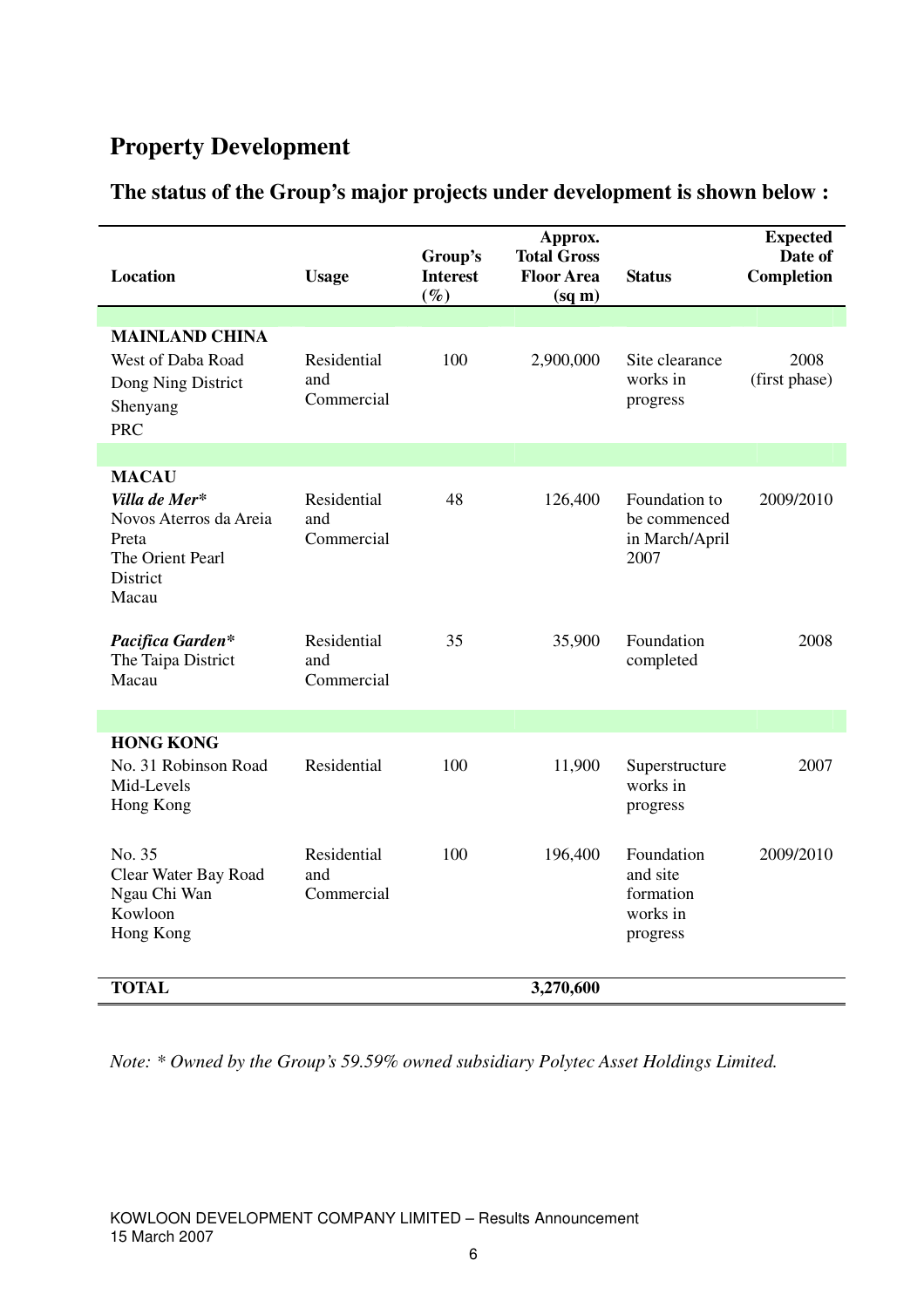| <b>Location</b>                                                                                                                                      | <b>Usage</b>                     | Group's<br><b>Interest</b><br>$(\%)$ | <b>Approx. Total</b><br><b>Gross Floor Area</b><br>$(sq \, \text{m})$ | <b>Expected</b><br>Date of<br><b>Completion</b> |
|------------------------------------------------------------------------------------------------------------------------------------------------------|----------------------------------|--------------------------------------|-----------------------------------------------------------------------|-------------------------------------------------|
| <b>MAINLAND CHINA</b><br>Heshun Meijing Shuiku<br>Sector<br>Lishui Town<br>Nanhai District<br>Foshan<br><b>PRC</b>                                   | Residential<br>and<br>Commercial | 50                                   | 1,600,000                                                             | 2009<br>(first phase)                           |
| Lot No. Jin Dong Liu #<br>2004-066<br>Intersection of<br><b>Shiyijing Road</b><br>and Liuwei Road<br><b>Hedong District</b><br>Tianjin<br><b>PRC</b> | Residential<br>and<br>Commercial | 100                                  | 930,000                                                               | 2010<br>(first phase)                           |
|                                                                                                                                                      |                                  |                                      |                                                                       |                                                 |
| <b>MACAU</b><br>Lotes T and T1*<br>Novos Aterros da Areia Preta<br>The Orient Pearl District<br>Macau                                                | Residential<br>and<br>Commercial | 48                                   | 164,200                                                               | 2010                                            |
| Lote $P^*$<br>Novos Aterros da Areia Preta<br>The Orient Pearl District<br>Macau                                                                     | Residential<br>and<br>Commercial | 48                                   | 687,700                                                               | 2011<br>(first phase)                           |
|                                                                                                                                                      |                                  |                                      |                                                                       |                                                 |
| <b>HONG KONG</b><br>Belcher's Street<br>Kennedy Town<br>Hong Kong                                                                                    | Residential<br>and<br>Commercial | 100                                  | 5,600                                                                 | 2009                                            |
| <b>TOTAL</b>                                                                                                                                         |                                  |                                      | 3,387,500                                                             |                                                 |

### **Details of the Group's Major Land Held For Development**

*Notes:* 

\* Owned by the Group's 59.59% owned subsidiary Polytec Asset Holdings Limited.

# The project company for holding the land in Tianjin is in the process of formation and it will become a subsidiary of the Group.

KOWLOON DEVELOPMENT COMPANY LIMITED – Results Announcement 15 March 2007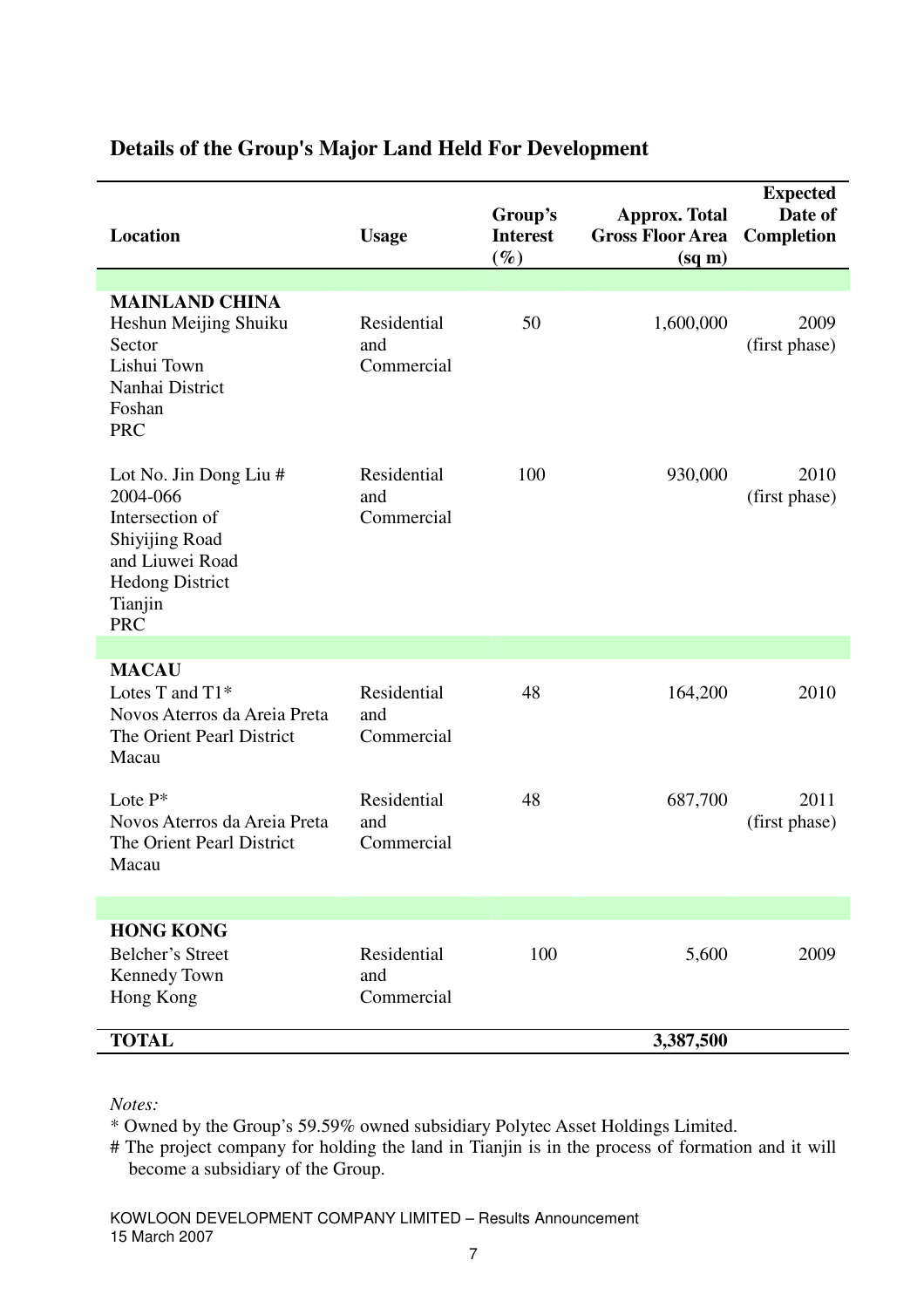### *Shenyang Dong Ning District, PRC*

The site will be developed by phases and the first phase development has commenced.

### *31 Robinson Road, Mid-Levels, Hong Kong*

The deluxe residential tower being constructed on this prime location will provide residents with comprehensive services and recreational facilities including a swimming pool and a luxury clubhouse.

### *35 Clear Water Bay Road, Ngau Chi Wan, Kowloon, Hong Kong*

The site will be developed into a residential and commercial complex with retail and community facilities.

### *Foshan Nanhai District, PRC*

The seven sites will be developed in line with the government approved plan for a mixed-use scheme to include residential and commercial premises, hotels, restaurants and recreational and cultural areas. The site will be developed by phases and is undergoing site investigation and overall layout planning.

### *Tianjin Hedong District, PRC*

The site is planned to be developed into a composite residential and commercial complex comprising serviced apartments, office towers and a commercial podium.

### *Belcher's Street, Hong Kong*

The foundation and construction works for the Group's re-development project with site area of 564 sq m at Belcher's Street on Hong Kong Island will begin in the second half of 2007. This project is expected to be completed by 2009 and will provide a total gross floor area of approximately 5,600 sq m.

### **Property Investment**

Robust growth of the Hong Kong economy in 2006 with higher GDP growth, declining unemployment, abated inflationary pressures, rising personal income and continued resilient retail sales supported by buoyant tourism strengthened investor confidence. Business operators' expansion plans continued to push up the rentals of both the office and the retail sectors, though at a slower speed in the second half of year 2006. Increasing demand for prime shopping areas and large size office spaces has been seen throughout the year 2006.

The Group's investment properties, excluding that of the listed subsidiary Polytec Asset, amounted to a total attributable gross floor area of 60.317 sq m.

For the year under review, the Group's gross rental income rose 5.7% to HK\$224 million compared with the previous year. The average occupancy rate at the year end was 98%.

Total rental income from Pioneer Centre, the Group's flagship property, for the year rose to HK\$179 million from HK\$170 million in 2005. The increase was largely due to an increase in rental contribution from the retail tenancies and the higher rental rates secured upon renewal of the major tenancies in the office portion.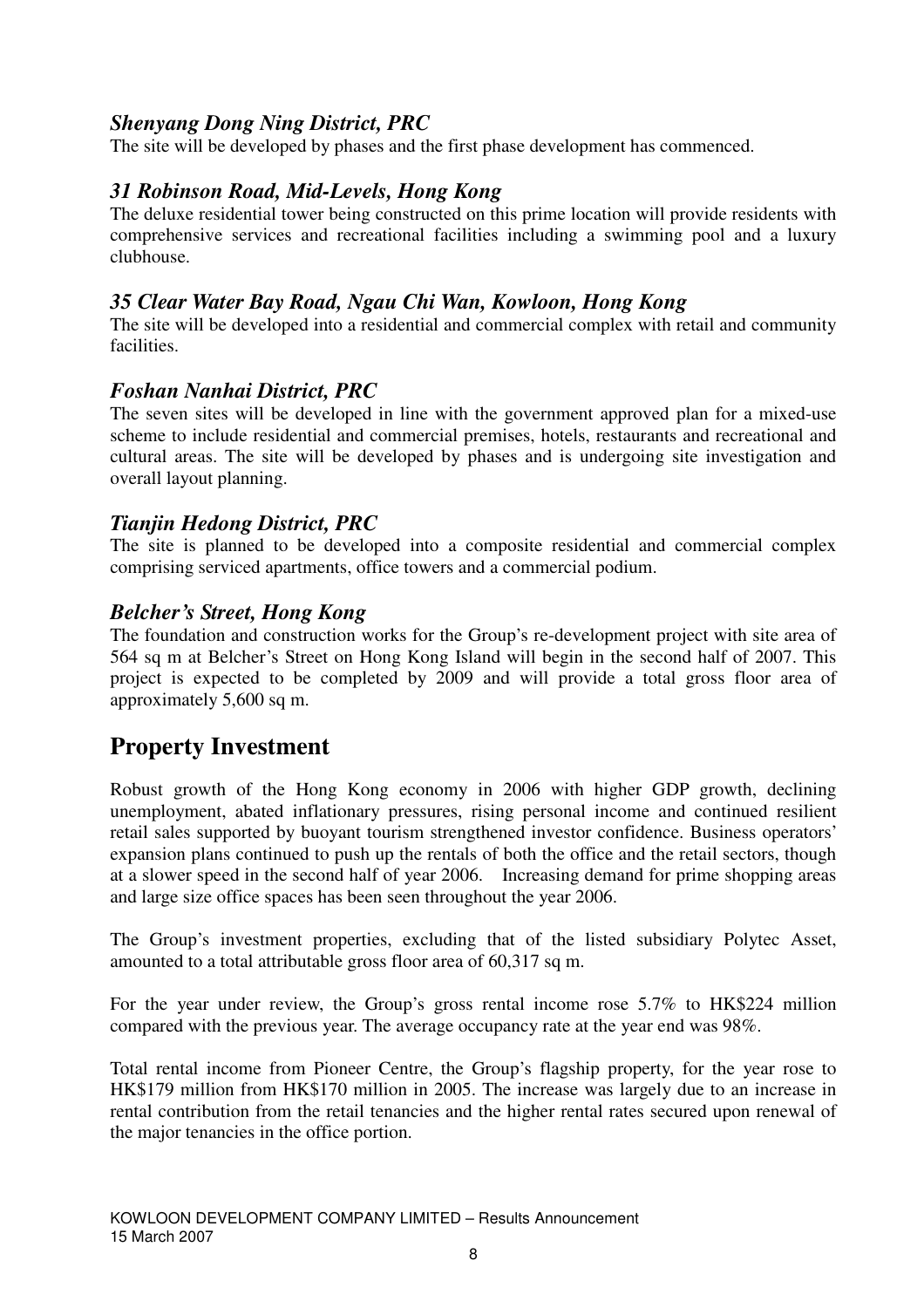## **Property Management**

At the end of 2006, the Group and its associated companies together manage properties totalling over 1.30 million sq m (2005 : 790,000 sq m) which included luxury residential and serviced apartments, public housing estates and commercial premises.

## **Financing and Investments**

The Group enjoyed a fruitful year in 2006 as the securities market boomed in 2006 in part due to the inflow of capital from mainland corporations. At the year end, the Group had financial investments totalling HK\$1,409 million, with HK\$151 million in long term investment and HK\$1,258 million in short term investment. The Group's financing and investment activities contributed an operating profit of HK\$325 million as compared with HK\$124 million in 2005. This remarkable increment of 162% in operating profit owed much to the rebounding stock market triggered by outperforming China-concept shares. Because of the expected economic growth of Mainland China and the accelerating appreciation potential of Renminbi in the year 2007, China-concept shares should remain strong. The Group will continue to adopt a prudent and cautious approach in seeking investment opportunities to sustain growth for its investment portfolio.

## **Shenzhen Properties & Resources Development (Group) Limited**

("Shenzhen Properties")

Waiver from the obligation to make a general offer for the remaining 29.7% issued shares in Shenzhen Properties was not granted by the China Securities Regulatory Commission ("CSRC"). Accordingly in May 2006, the Group initiated the general offer process and paid HK\$120 million as a deposit. Subsequently in the same month, the Group was advised by the CSRC that the examination of the general offer documents for the remaining issued shares in Shenzhen Properties would be temporarily suspended pending verification of certain issues by the State Council State-owned Assets Supervision and Administration Commission. The verification process was completed and a report was issued in February 2007. The Group is now pending instruction from CSRC for further action.

## **Polytec Asset Holdings Limited**

For the year ended 31 December 2006, Polytec Asset, a 59.59% owned listed subsidiary of the Company, recorded an operating profit of HK\$142 million representing a 156% growth when compared with the previous year. The profit attributable to shareholders of Polytec Asset was HK\$30 million as against HK\$477 million for 2005. The 2005 figure of HK\$477 million included a net property revaluation gain of HK\$420 million and an amount of HK\$19 million in respect of the recovery of a previously written off loan whereas a net property revaluation loss of HK\$4.6 million was included in 2006. After excluding net property revaluations and the loan recovery the underlying profits attributable to shareholders of Polytec Asset decreased by HK\$4.3 million. Polytec Asset contributed HK\$7.7 million to the Group's profit in 2006.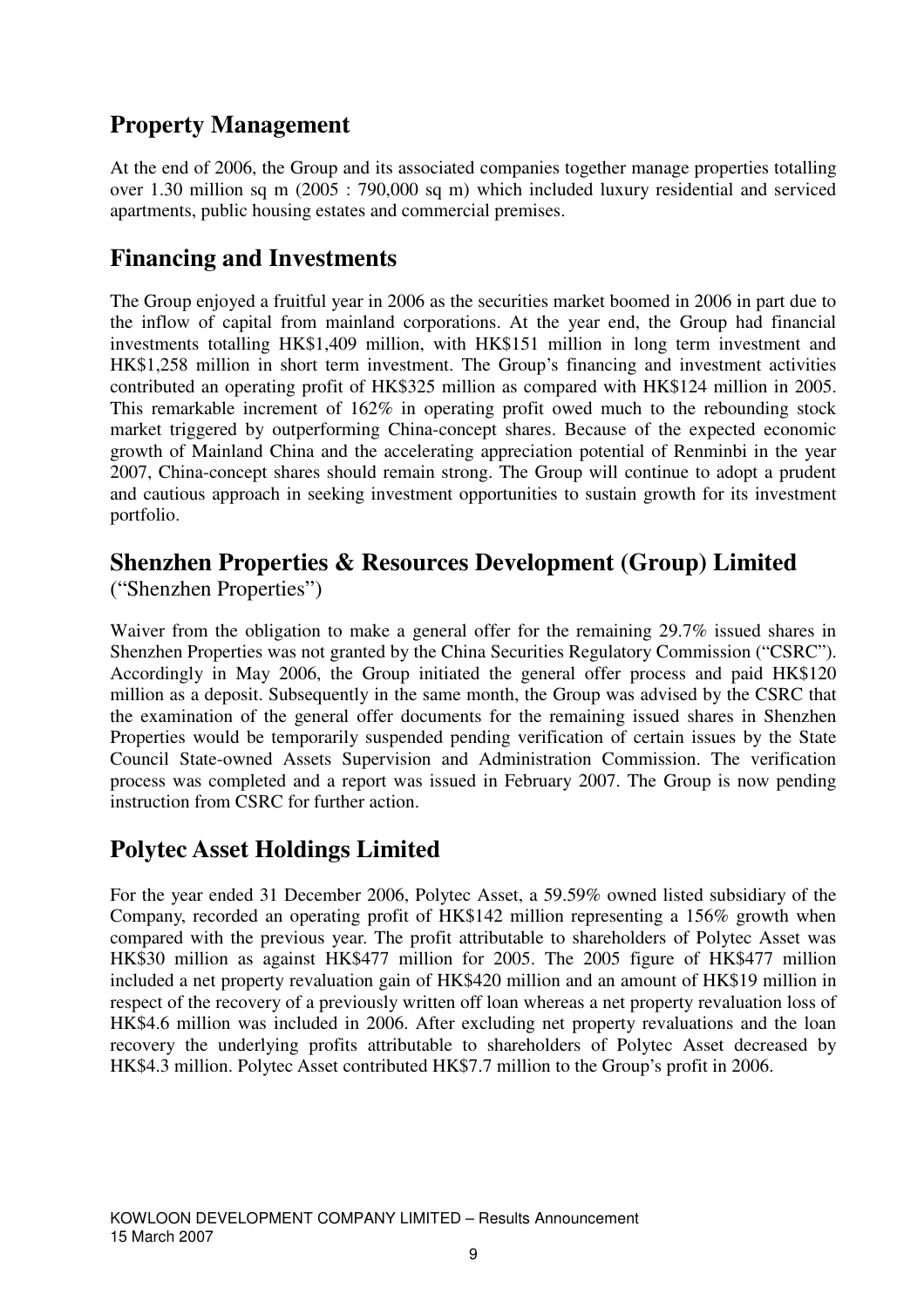### **Property Development and Investments**

Polytec Asset acquired an 80% interest, from its ultimate holding company, three development projects, namely Villa de Mer (also known as Lote V), Lote P and Lotes T and T1 in April 2006. The projects, located in the Orient Pearl District of Macau, have an aggregate gross floor area of approximately 978,000 sq m.

Villa de Mer comprises five residential towers with approximately 1,300 units erected on top of a podium with retail, recreational and car parking spaces and has a total gross floor area of approximately 126,400 sq m. The foundation work is scheduled to be commenced in March/April 2007. The development is expected to complete in 2009/2010. Presale of the project has started in November 2006 and was well received by the market. In view of the prosperous sentiment in Macau's property market, over 50% of the total residential units are sold off plan.

Lote P, Novos Aterros da Areia Preta, Macau, a prime residential area in Macau, comprises a plot with a total gross floor area of approximately 687,700 sq m. This site will be developed into various multi-storey high-end residential blocks with retail, recreational and car parking spaces by three phases. Construction of phase 1 is expected to commence in the second half of 2007 and be completed in 2011.

Lotes T and T1, Novos Aterros da Areia Preta, Macau, a prime residential area in Macau, comprises a plot with a total gross floor area of approximately 164,200 sq m. This site currently is a bare site but will be developed into various multi-storey high-end residential blocks with retail, recreational and car parking spaces. Construction works is expected to commence in the second half of 2007 and be completed in 2010.

Pacifica Garden, a 58% owned residential and commercial project in Taipa Macau has finished its foundation work and the whole development is expected to be completed in 2008. Two residential towers with approximately 295 units and a number of retail spaces are planned to be built with a total gross floor area of approximately 35,900 sq m. The property was well received by the market with over 99% of the total residential units sold recorded up to the end of January 2007.

Renovation of the retail portion of Macau Square, a 50% owned commercial property located at Av. Do Infante D. Henrique, total retail space with gross floor area of approximately 8,400 sq m, has been completed and almost entirely let out. Renovation for the office portion of approximately 28,200 sq m is now progressing smoothly and the occupancy is now at about 60%.

Renovation works of Va long, a commercial building situated at Praca da Amizade with an aggregate gross floor area of approximately 1,900 sq m is close to completion. With the benefit of the refurbishment, we expect to attract potential tenants for the property in the near future.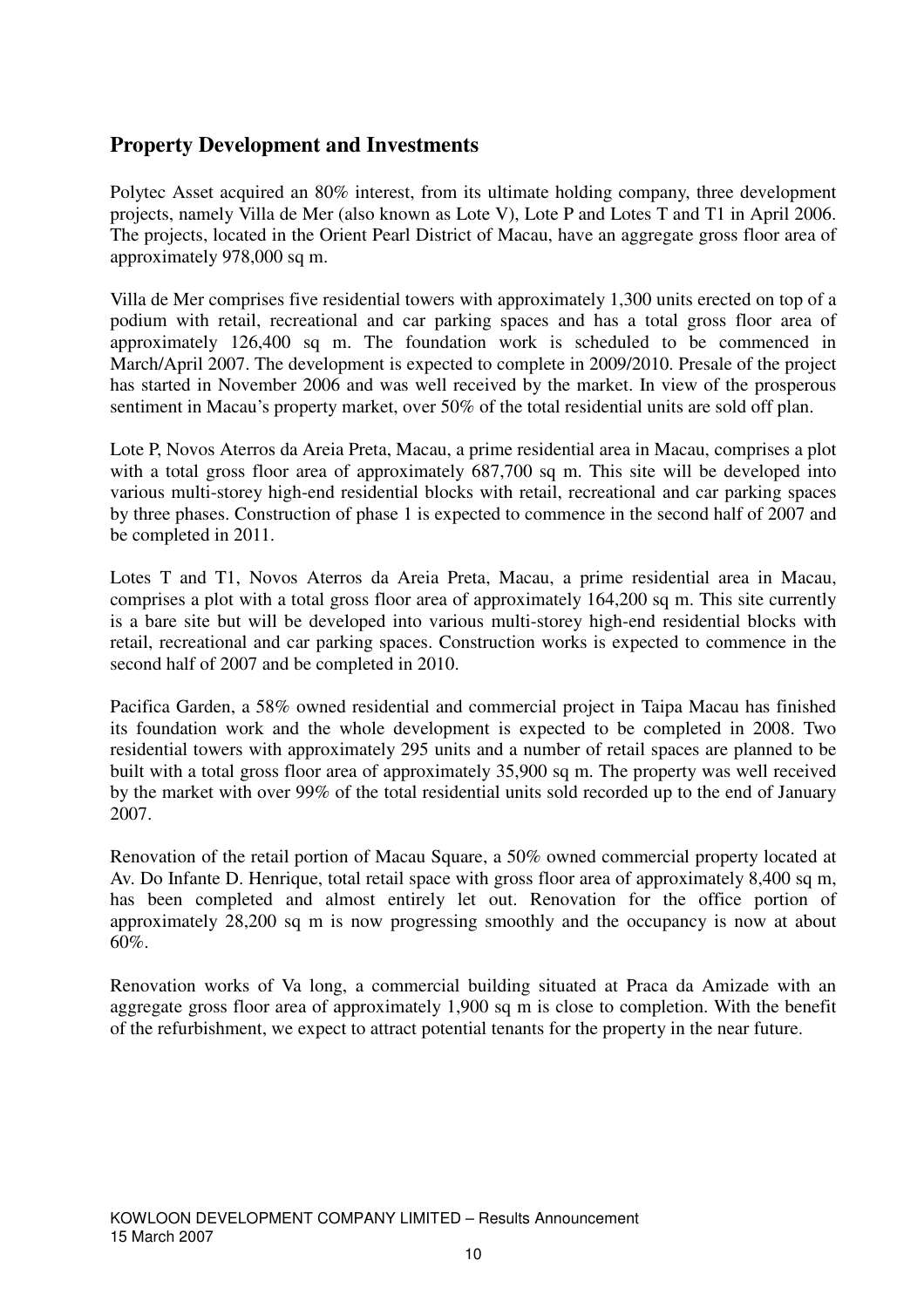China Plaza, with 70% owned office units situated at Avenida da Praia Grande Nos. 730-804 and Avenida de D. Joao IV Nos. 2-6-B, Macau, is ready for sale. Following refurbishment an encouraging number of enquiries from potential buyers is being received.

## **Other Businesses**

To concentrate on the Group's core business in property development and investment, the Group disposed of its entire 20% equity interest in the issued share capital of Southern Success Corporation, a company engaged in sales and distributions of apparel, shoes and accessories, for a consideration of US\$11,600,000 (equivalent to approximately HK\$90,480,000) in March 2006 with a gain of approximately HK\$47 million recognised by the Group.

By expansion of cold storage capacity and the adoption of new marketing strategies, the ice manufacturing and cold storage business of Polytec Asset improved its operating profit this year.

## **FINANCIAL REVIEW**

## **Financial Resources and Bank Borrowings**

The total bank borrowings of the Group as at 31 December 2006 amounted to HK\$2,180 million, a decrease of HK\$462 million as compared with 2005 year end. The gearing ratio, calculated on the basis of bank loans to equity attributable to shareholders of the Company, was reduced from 52% as at 31 December 2005 and 40% as at 30 June 2006 to 24% as at 31 December 2006. The improvement in gearing was due to the equity fund raising activities in 2006. During the year under review, the Company raised a net total of HK\$2,512 million with the top-up placements of an aggregate of 200,353,000 shares in May and September 2006.

During the year, of the acquisition consideration of HK\$8,448 million for the Macau projects, HK\$5,490 million was settled and HK\$2,958 million was financed by a deferred settlement arrangement. Funds were raised by the issue of 2,811,411,970 new shares in Polytec Asset at HK\$1.98 per share of which 1,598,000,000 new shares were subscribed by the Company. A loan from the ultimate holding company amounting to HK\$2,194 million was obtained by the Company to finance the subscription. As at 31 December 2006, the amount due to the ultimate holding company in relation to the acquisition of interests in property developments in Macau and the loan totalled HK\$5,884 million. This amount is unsecured, interest bearing and has no fixed term of repayment. Interest is charged with reference to bank lending rates. Taking account of the financial support provided by the ultimate holding company, the gearing ratio is 89%. New equity of HK\$5,293 million was raised with the rights issue completed in February 2007. This further strengthened the financial position of the Group and reduced the gearing ratio to a low level of 19%.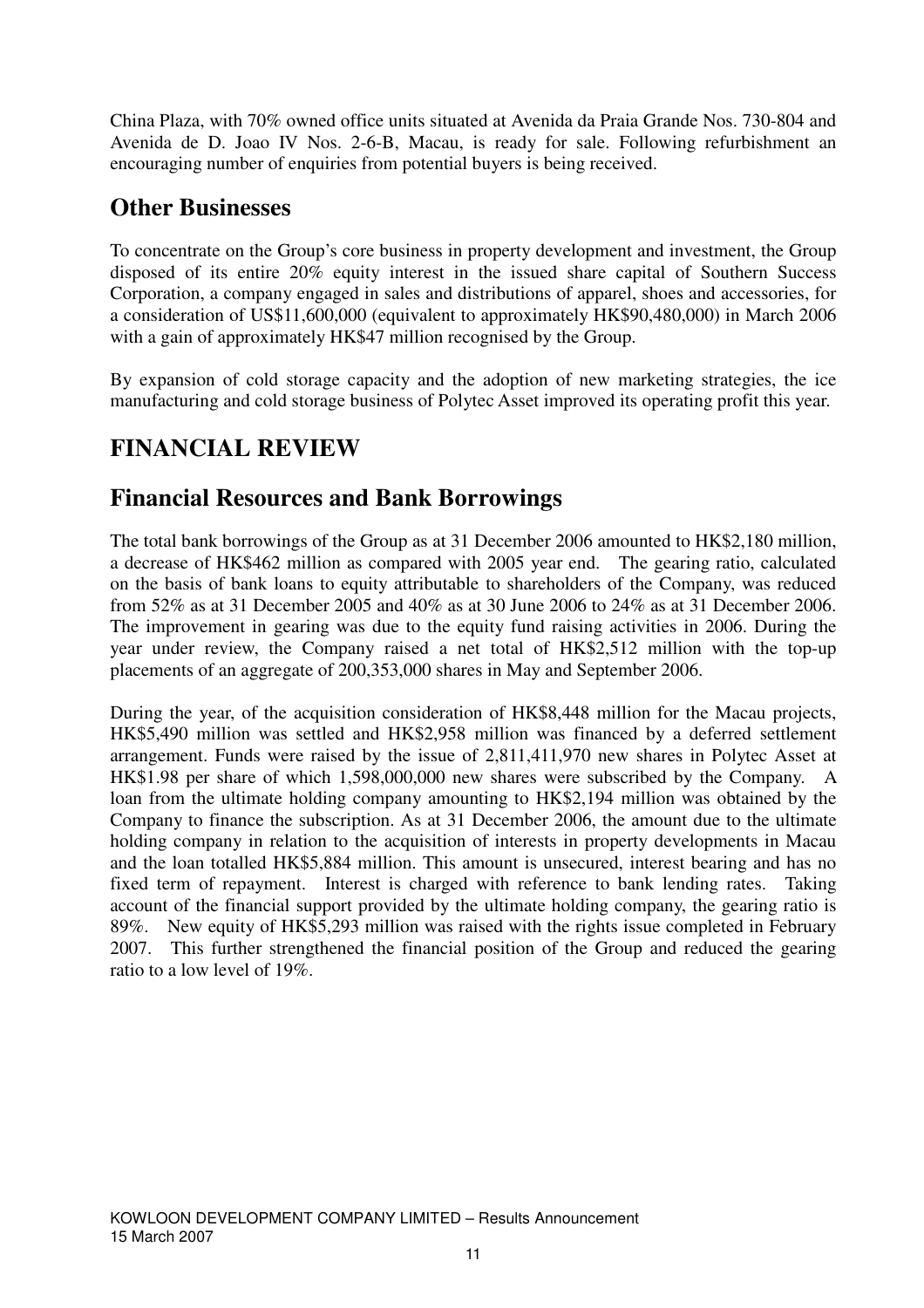During the year under review, the Group paid HK\$120 million as deposit for the general offer for the remaining 29.7% shares in relation to the proposed acquisition of Shenzhen Properties. With the expansion of its exposure in Mainland China, the Group has paid HK\$534 million for the development project in Shenyang. An amount of HK\$389 million has been contributed by the Group to the joint venture company for the land acquisition of properties in Foshan. In December 2006, the Group further increased its investment in Mainland China by acquiring a land interest in Tianjin, and RMB 500 million (equivalent to approximately HK\$498 million) has been paid for the first installment of the purchase consideration.

In addition to the fund raising activities, the Group also generated substantial cash inflow from its operation. An amount of HK\$600 million was contributed by the Group's investment in La Baie Du Noble in Macau. Sale proceeds from Mount Davis 33 generated cash amounted to HK\$581 million. Presales of Pacifica Garden added a further cash inflow of HK\$253 million during the year. US\$11.6 million (approximately HK\$90 million) was obtained from the disposal of Southern Success Corporation, an associated company of the Group.

All banking facilities are arranged on a floating rate basis with HK\$700 million bank loans being hedged by structured swaps. Management will continue to monitor and manage the Group's exposure to interest rate risks.

The recent appreciation of the RMB will increase the investment cost of property projects of the Group in Mainland China. Nevertheless, the Group will benefit from the associated currency gain and the future revenue generated from the projects which are denominated in RMB. The Group's exposure to other currency risk is insignificant.

With committed undrawn financing facilities in place, recurrent cash inflow from investment properties, property sales and the proceeds from the rights issue in February 2007, the Group has sufficient financial resources to satisfy its commitments, working capital requirements and for its future business growth, especially in the market of Mainland China.

## **Capital Commitments**

As at 31 December 2006, the Group had contracted commitments of HK\$888 million in respect of the acquisition of Shenzhen Properties and development projects in Mainland China. Commitments for construction work of investment properties amounted to HK\$95 million.

### **Pledge of Assets**

As at 31 December 2006, properties and securities amounting to HK\$6,040 million and time deposits of HK\$66 million were pledged to financial institutions to secure credit facilities and as margin for securities investments. The Group had no contingent liabilities as at 31 December 2006.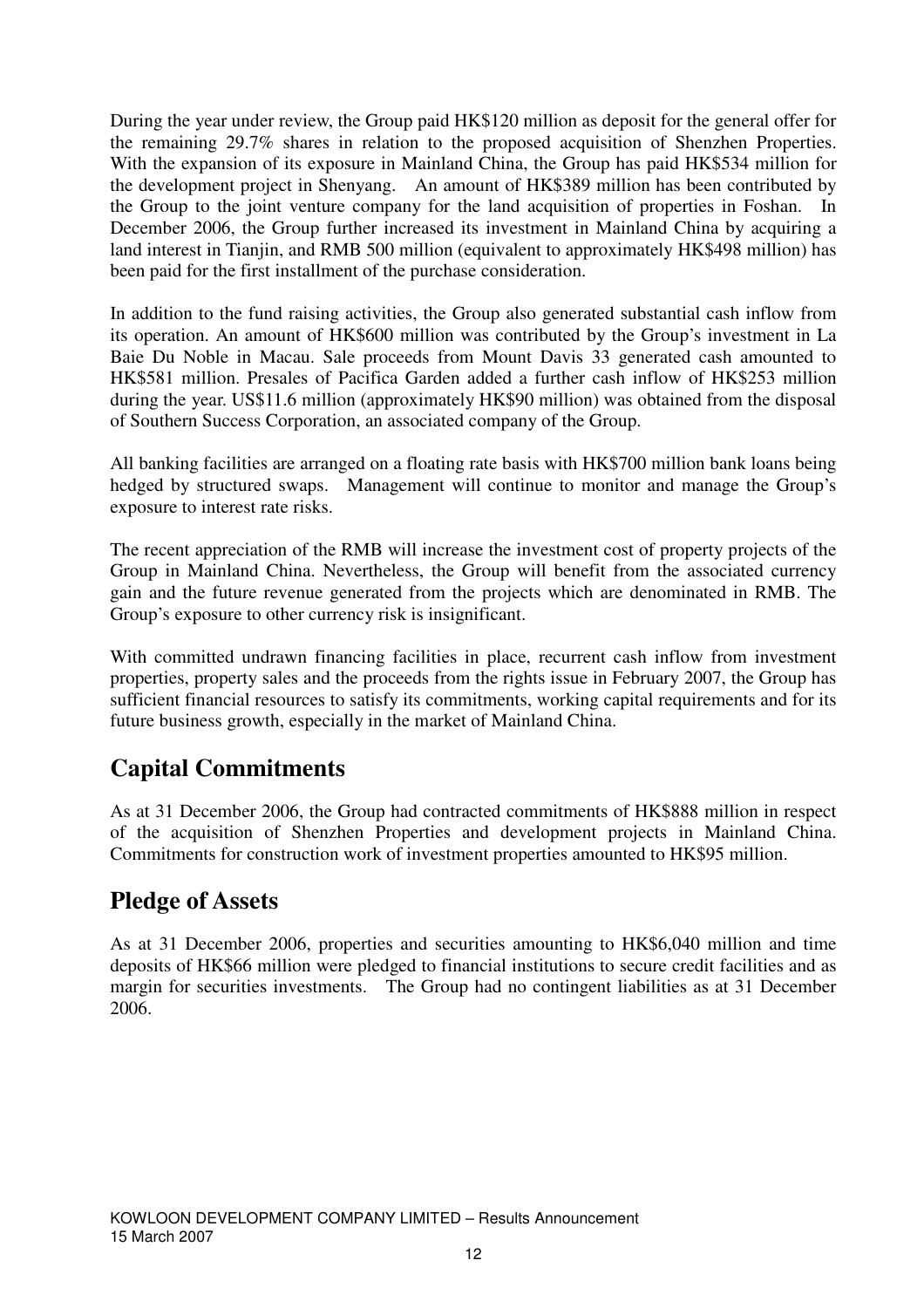## **PROSPECTS**

The strong performance of economy in Hong Kong, Mainland China and Macau will raise the residential and office property markets in both transaction volume and price. Rising incomes, increased investor confidence and continuous inflows of capital have led to buoyant property markets across the Greater China region. The luxury residential, high-quality office and shopping mall sectors will remain the focus of the market with persistent demand remaining ahead of supply. Austerity measures put in place for the property market should help sustain healthy long-term development in Mainland China. The Group is stepping up the pace of its Mainland China investments to capitalize on the opportunity.

The strategic major acquisitions made during the year 2006 have set a solid base for the Group's development in the property markets of Macau and Mainland China. The Group is confident that these acquisitions will contribute substantial returns to the Group in the next few years.

To prepare for further rapid growth and development of the Group, a total of about HK\$10,254 million was raised since the beginning of 2006 in order that the Group preserves a healthy capital base for further acquisitions.

Besides pursuing the current three-tier property development direction and the aggressive yet prudent approach, the Group is currently searching for projects which will provide steady recurrent income for the future.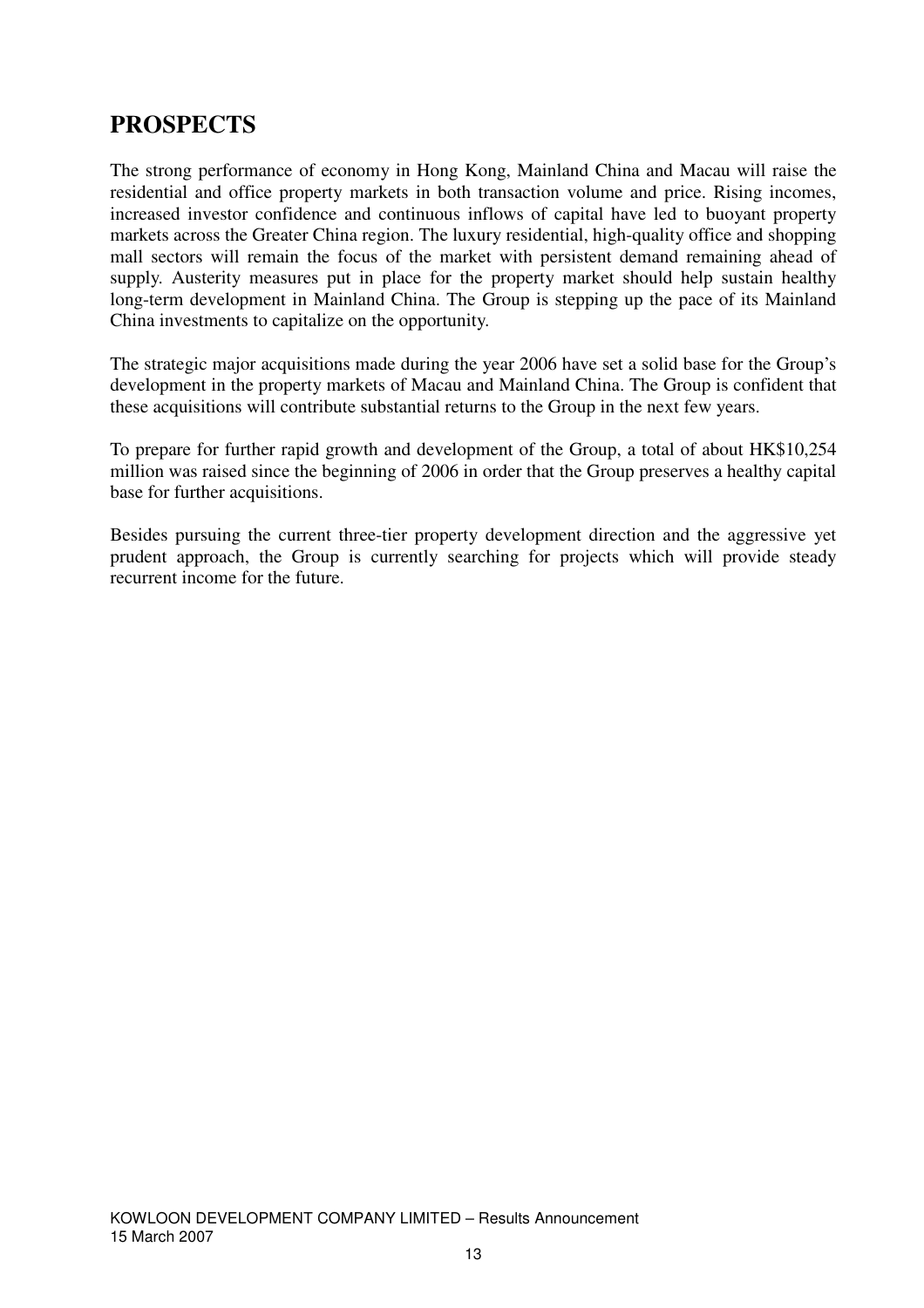## **OTHER INFORMATION**

### **Review of Accounts**

The Audit Committee has reviewed the Group's consolidated accounts for the year ended 31 December 2006, including the accounting principles and practices adopted by the Group, in conjunction with the Company's auditors.

## **Compliance with the Code on Corporate Governance Practices**

The Company has complied with the code provisions throughout the accounting year ended 31 December 2006, save for the exceptions specified and explained below.

### **Code Provision A.2.1 –**

This Code stipulates that the roles of chairman and chief executive officer should be separate and should not be performed by the same individual.

The position of the Chairman of the Board is currently held by Mr Or Wai Sheun, and the Company does not have any chief executive officer. Given the current corporate structure, there is no separation between the roles of chairman and chief executive officer. The Board considers that this structure is beneficial to the Company as it enables the Company to make prompt and efficient decisions. Moreover, all major decisions are made in consultation with members of the Board and appropriate board committees comprising experienced and high calibre individuals. Hence, the operations of the Board and board committees ensure the balance of power and authority. The corporate governance principles of the Company emphasize the importance of a quality Board and accountability to all shareholders.

### **Code Provision A.4.1 –**

Code A.4.1 stipulates that non-executive directors should be appointed for a specific term, subject to re-election.

Non-executive Directors of the Company do not have a specific term of appointment. However, they are subject to retirement by rotation and re-election at the conclusion of the third annual general meeting of the Company after his election or re-election according to the Company's Articles of Association. As such, in the opinion of the Directors, the principle of Code A.4 that all directors should be subject to re-election at regular intervals has been up held.

## **Purchase, Sale or Redemption of the Company's Listed Shares**

Save as disclosed in the section of the Share Placements, there was no purchase, sale or redemption by the Company, or any of its subsidiaries, of the Company's listed shares during the year.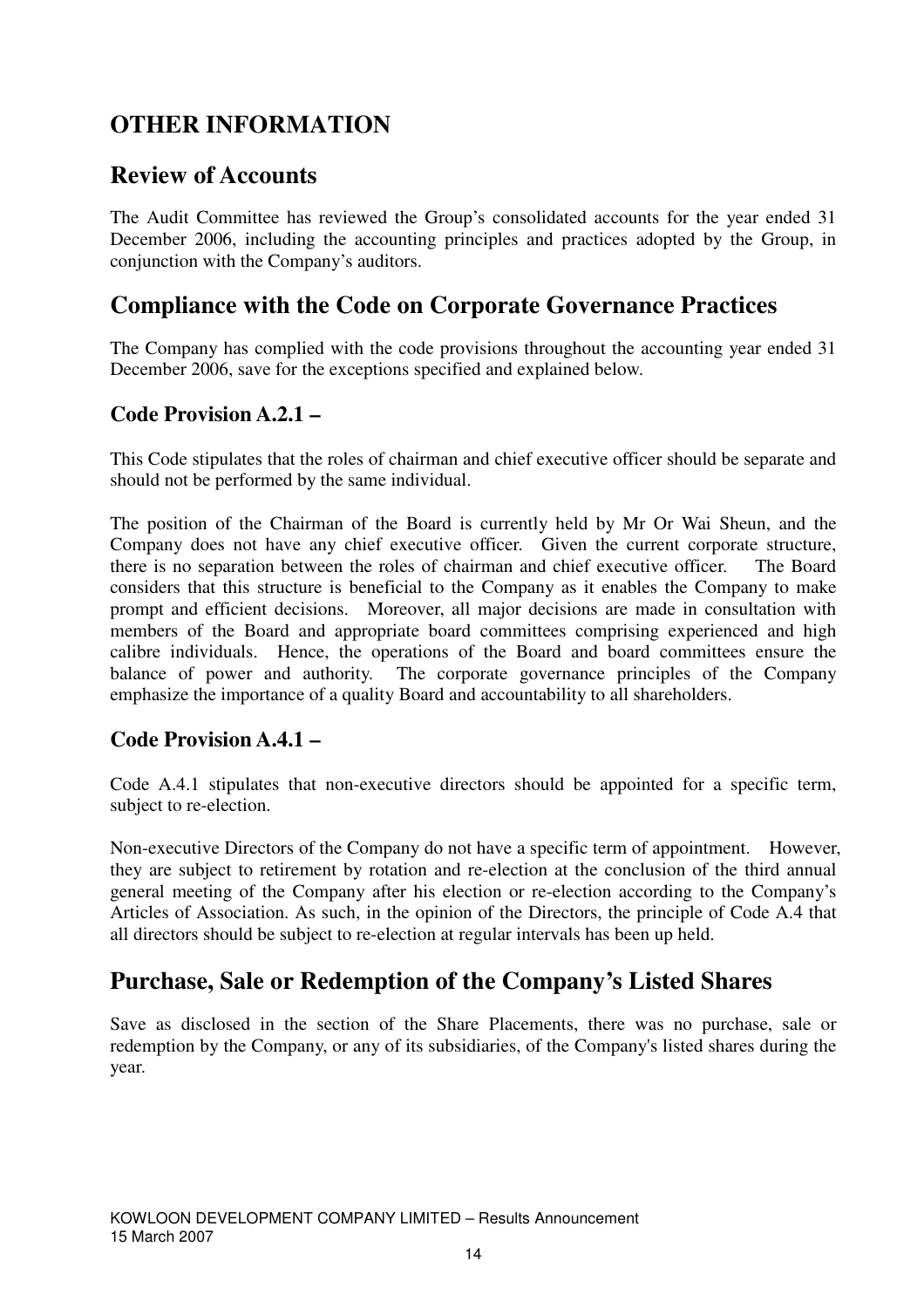### **Share Placements**

On 4 May 2006, the Company entered into a top-up placing agreement with Intellinsight Holdings Limited ("Intellinsight") in respect of the issue and subscription of up to 113,353,000 new ordinary shares of the Company at HK\$12.40 per share. The placees included institutional and professional investors. The net proceeds from the placed shares of approximately HK\$1,377 million was used by the Company as to HK\$970 million to fund the subscription of shares in Polytec Asset and the remainder of approximately HK\$407 million was used for business development and expansion.

On 15 September 2006, the Company entered into a placing agreement with Intellinsight and the placing agent pursuant to which the aggregate 87,000,000 new ordinary shares were placed at HK\$13.25 per share. The placees procured by the placing agent included professional, institutional and/or individual investors. The net proceeds from the placed shares of approximately HK\$1,133 million was used by the Company for property investment and development business in Mainland China.

## **Closure of Register of Members**

The Register of Members of the Company will be closed from Thursday, 19 April 2007 to Thursday, 26 April, 2007, both dates inclusive. To qualify for the final dividend, all transfers accompanied by the relevant share certificates must be lodged with the Company's Registrars, Computershare Hong Kong Investor Services Limited, at 1712-6, 17<sup>th</sup> Floor, Hopewell Centre, 183 Queen's Road East, Wanchai, Hong Kong not later than 4:30 p.m. on Wednesday, 18 April 2007.

## **Publication**

The Annual Report containing all the information as required by Appendix 16 of the Listing Rules will be published on the Company's website at www.kdc.com.hk and the website of the Stock Exchange of Hong Kong on or about 30 March 2007.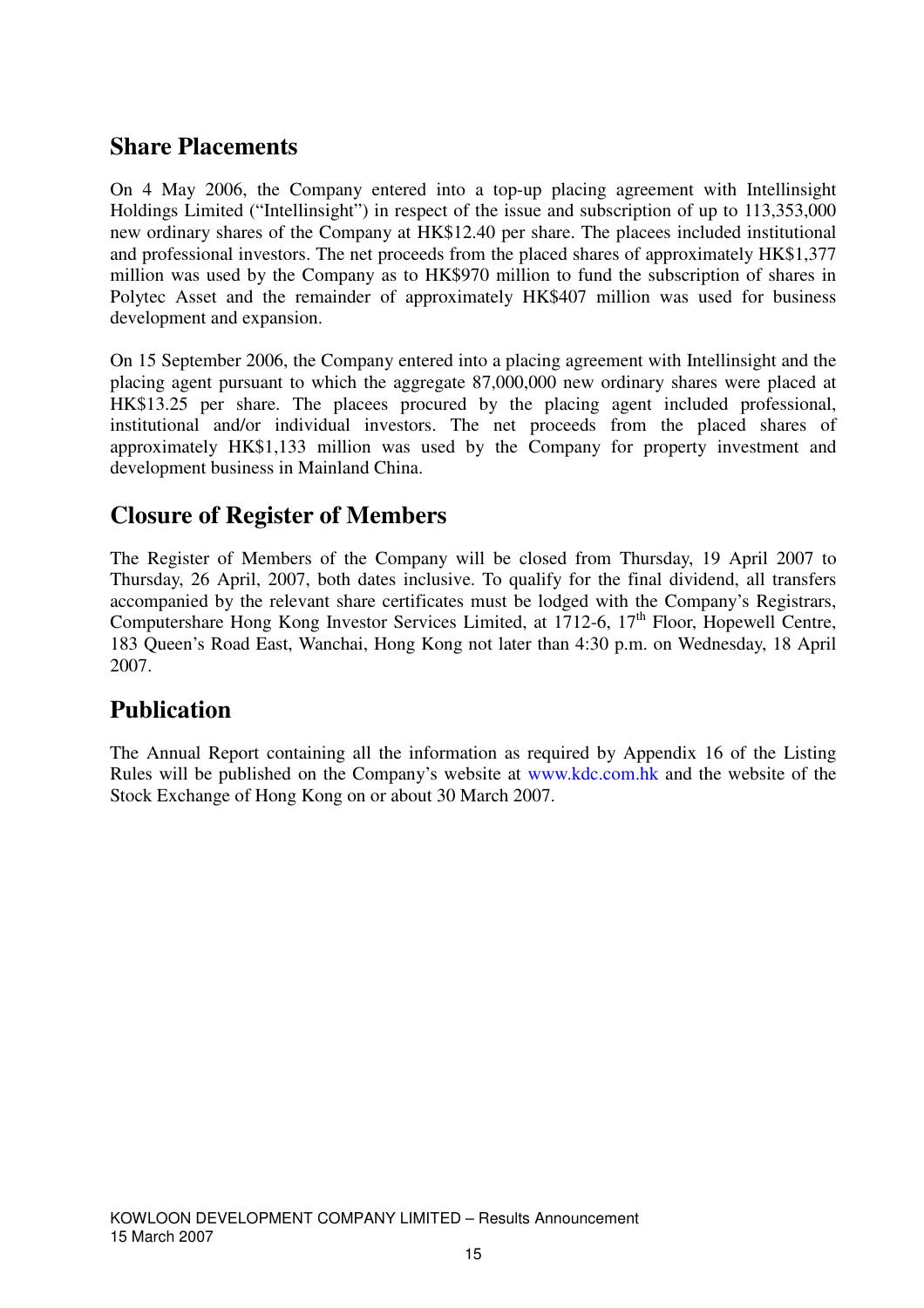*The consolidated results of the Group for the year ended 31 December 2006, together with the comparative figures of 2005 are as follows:* 

## **Consolidated income statement For the year ended 31 December 2006**

|                                                                | <b>Note</b>    | 2006                    | 2005                 |
|----------------------------------------------------------------|----------------|-------------------------|----------------------|
|                                                                |                | <b>HK\$'000</b>         | HK\$'000             |
| <b>Turnover</b>                                                | $\overline{2}$ | 2,908,171               | 1,320,301            |
| Other revenue                                                  |                | 14,125                  | 5,475                |
| Other net income                                               | $\mathfrak{Z}$ | 115,845                 | 20,380               |
| Depreciation and amortization                                  |                | (9,646)                 | (1,304)              |
| <b>Staff</b> costs                                             |                | (79, 994)               | (51, 845)            |
| Cost of inventories                                            |                | (1,742,805)             | (567, 785)           |
| Fair value changes on investment                               |                |                         |                      |
| properties<br>Other operating expenses                         |                | 346,608<br>(69, 462)    | 505,818<br>(49, 335) |
|                                                                |                |                         |                      |
| <b>Profit from operations</b>                                  | $\overline{2}$ | 1,482,842               | 1,181,705            |
| Finance costs                                                  | $\overline{4}$ | (178, 400)              | (17,694)             |
| Profit on disposal of an associated<br>company                 |                | 47,090                  |                      |
| Share of profits of associated                                 |                |                         |                      |
| companies                                                      |                | 1,324                   | 10,542               |
| Share of profits less losses of jointly<br>controlled entities |                |                         | 7,331                |
| Negative goodwill                                              | 5              | 3,982<br>162,876        | 26,482               |
|                                                                |                |                         |                      |
| <b>Profit before taxation</b>                                  |                | 1,519,714               | 1,208,366            |
| Income tax                                                     | 6              | (153,708)               | (144, 962)           |
| <b>Profit for the year</b>                                     |                | 1,366,006               | 1,063,404            |
| <b>Attributable to:</b>                                        |                |                         |                      |
| Shareholders of the Company                                    |                | 1,346,261               | 1,059,153            |
| Minority interests                                             |                | 19,745                  | 4,251                |
| <b>Profit for the year</b>                                     |                | 1,366,006<br>:========= | 1,063,404            |
| <b>Earnings per share - Basic</b>                              | $\overline{7}$ | <b>HK\$2.04</b>         | HK\$1.87             |
| Dividend per share                                             | 8              | <b>HK\$0.55</b>         | HK\$0.45             |
|                                                                |                |                         |                      |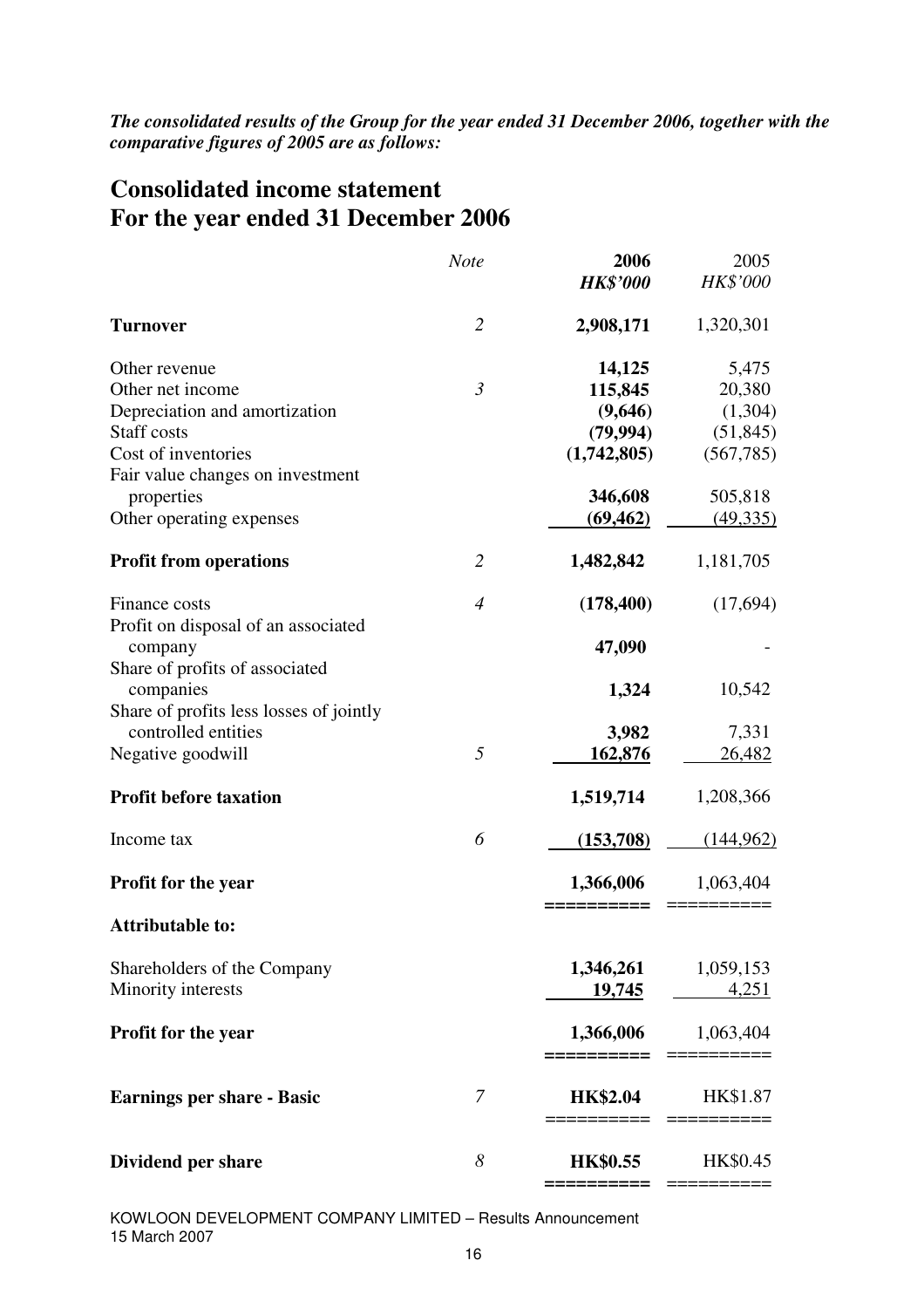## **Consolidated balance sheet as at 31 December 2006**

|                                              | <b>Note</b> |                 | 2006             |                 | 2005      |
|----------------------------------------------|-------------|-----------------|------------------|-----------------|-----------|
|                                              |             | <b>HK\$'000</b> | <b>HK\$'000</b>  | <b>HK\$'000</b> | HK\$'000  |
| <b>Non-current assets</b>                    |             |                 |                  |                 |           |
| Fixed assets                                 |             |                 |                  |                 |           |
| - Investment properties                      |             |                 | 4,494,630        |                 | 4,147,630 |
| - Leasehold land held for own use            |             |                 | 259,022          |                 | 265,553   |
| - Other property, plant and equipment        |             |                 | 40,740           |                 | 39,503    |
|                                              |             |                 | 4,794,392        |                 | 4,452,686 |
| Goodwill                                     |             |                 | 16,994           |                 | 16,994    |
| Interests in property development            |             |                 | 9,490,063        |                 |           |
| Interest in jointly controlled entities      |             |                 | 789,209          |                 | 394,507   |
| Interest in associated companies             |             |                 | 12,040           |                 | 56,568    |
| Investments in securities                    |             |                 | 150,635          |                 | 65,220    |
| Loans and advances                           |             |                 | 40,430           |                 | 55,320    |
| Deferred tax assets                          |             |                 | 3,970            |                 | 9,303     |
|                                              |             |                 | 15,297,733       |                 | 5,050,598 |
| <b>Current assets</b>                        |             |                 |                  |                 |           |
| Interest in property development             |             | 122,124         |                  | 575,298         |           |
| Inventories                                  |             | 4,054,734       |                  | 3,194,826       |           |
| Trade and other receivables                  | 9           | 1,045,889       |                  | 320,440         |           |
| Loans and advances                           |             | 56,942          |                  | 63,523          |           |
| Amounts due from jointly                     |             |                 |                  |                 |           |
| controlled entities                          |             | 258,053         |                  | 247,192         |           |
| Amount due from an associated company        |             | 185             |                  | 207             |           |
| Derivative financial instruments             |             | 36,074          |                  | 25,811          |           |
| Investments in securities                    |             | 1,258,752       |                  | 242,445         |           |
| Time deposit (pledged)                       |             | 65,994          |                  | 38,205          |           |
| Cash and cash equivalents                    |             | 401,830         |                  | 104,706         |           |
|                                              |             | 7,300,577       |                  | 4,812,653       |           |
| <b>Current liabilities</b>                   |             |                 |                  |                 |           |
| Trade and other payables                     | 10          | 1,087,207       |                  | 338,804         |           |
| Amount due to ultimate holding               |             |                 |                  |                 |           |
| company                                      |             | 4,985           |                  |                 |           |
| Amount due to a major shareholder            |             |                 |                  | 140,791         |           |
| Amount due to minority shareholders          |             | 25,082          |                  | 31,924          |           |
| Derivative financial instruments             |             | 16,590          |                  | 7,741           |           |
| <b>Bank</b> loans                            |             | 888,843         |                  | 978,413         |           |
| Current taxation                             |             | 94,363          |                  | 44,814          |           |
|                                              |             | 2,117,070       |                  | 1,542,487       |           |
| <b>Net current assets</b>                    |             |                 | 5,183,507        |                 | 3,270,166 |
| <b>Total assets less current liabilities</b> |             |                 | 20,481,240       |                 | 8,320,764 |
|                                              |             |                 |                  |                 |           |
| <b>Non-current liabilities</b>               |             |                 |                  |                 |           |
| Loan from ultimate holding company           |             | 2,857,548       |                  | 2,635           |           |
| Amount payable to ultimate holding           |             |                 |                  |                 |           |
| company                                      |             | 3,026,231       |                  |                 |           |
| Bank loans                                   |             | 1,290,700       |                  | 1,663,600       |           |
| Deferred tax liabilities                     |             | 734,230         |                  | 667,940         |           |
|                                              |             |                 | <u>7,908,709</u> |                 | 2,334,175 |
|                                              |             |                 |                  |                 |           |
| <b>NET ASSETS</b>                            |             |                 | 12,572,531       |                 | 5,986,589 |
|                                              |             |                 | _________        |                 | ========  |
| <b>CAPITAL AND RESERVES</b>                  |             |                 |                  |                 |           |
| Share capital                                |             |                 | 76,712           |                 | 56,677    |
| Reserves                                     |             |                 | 8,976,072        |                 | 5,040,735 |
| Total equity attributable to                 |             |                 |                  |                 |           |
| shareholders of the Company                  |             |                 | 9,052,784        |                 | 5,097,412 |
| Minority interests                           |             |                 | 3,519,747        |                 | 889,177   |
|                                              |             |                 |                  |                 |           |
| <b>TOTAL EQUITY</b>                          |             |                 | 12,572,531       |                 | 5,986,589 |
|                                              |             |                 | -------------    |                 | ========= |

KOWLOON DEVELOPMENT COMPANY LIMITED – Results Announcement 15 March 2007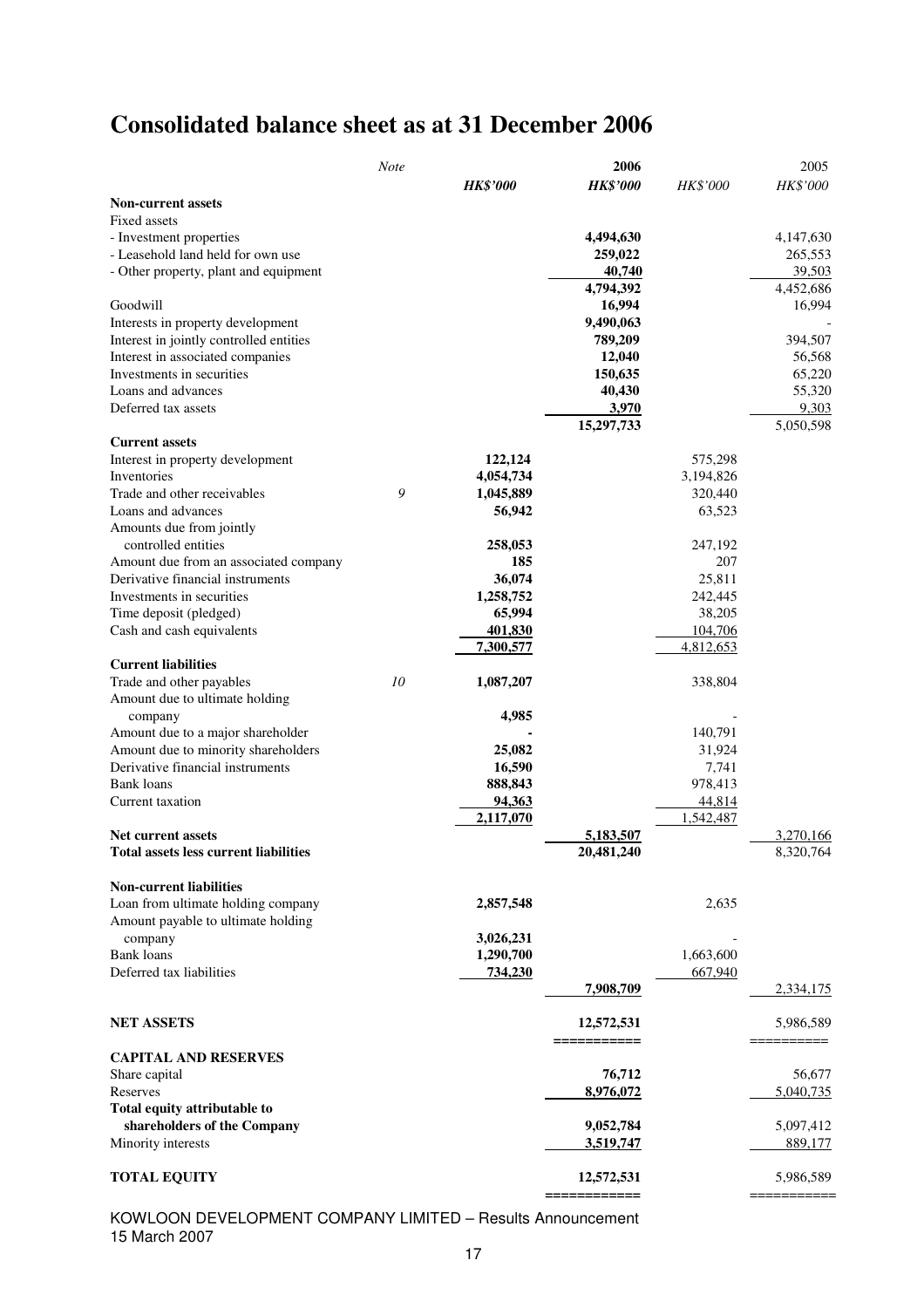#### **Notes**

#### **1 Basis of preparation**

These accounts have been prepared in accordance with all applicable Hong Kong Financial Reporting Standards ("HKFRSs"), which collective term includes all applicable individual Hong Kong Financial Reporting Standards, Hong Kong Accounting Standards and Interpretations issued by the Hong Kong Institute of Certified Public Accountants ("HKICPA"), accounting principles generally accepted in Hong Kong and the requirements of the Hong Kong Companies Ordinance. These accounts also comply with the applicable disclosure provisions of the Rules Governing the Listing of Securities on The Stock Exchange of Hong Kong Limited.

The HKICPA has issued certain new and revised HKFRSs that are first effective or available for early adoption for the current accounting period of the Group. The adoption of these new and revised HKFRSs has not resulted in any significant impact on the Group's operations results for the year and financial position as at 31 December 2006.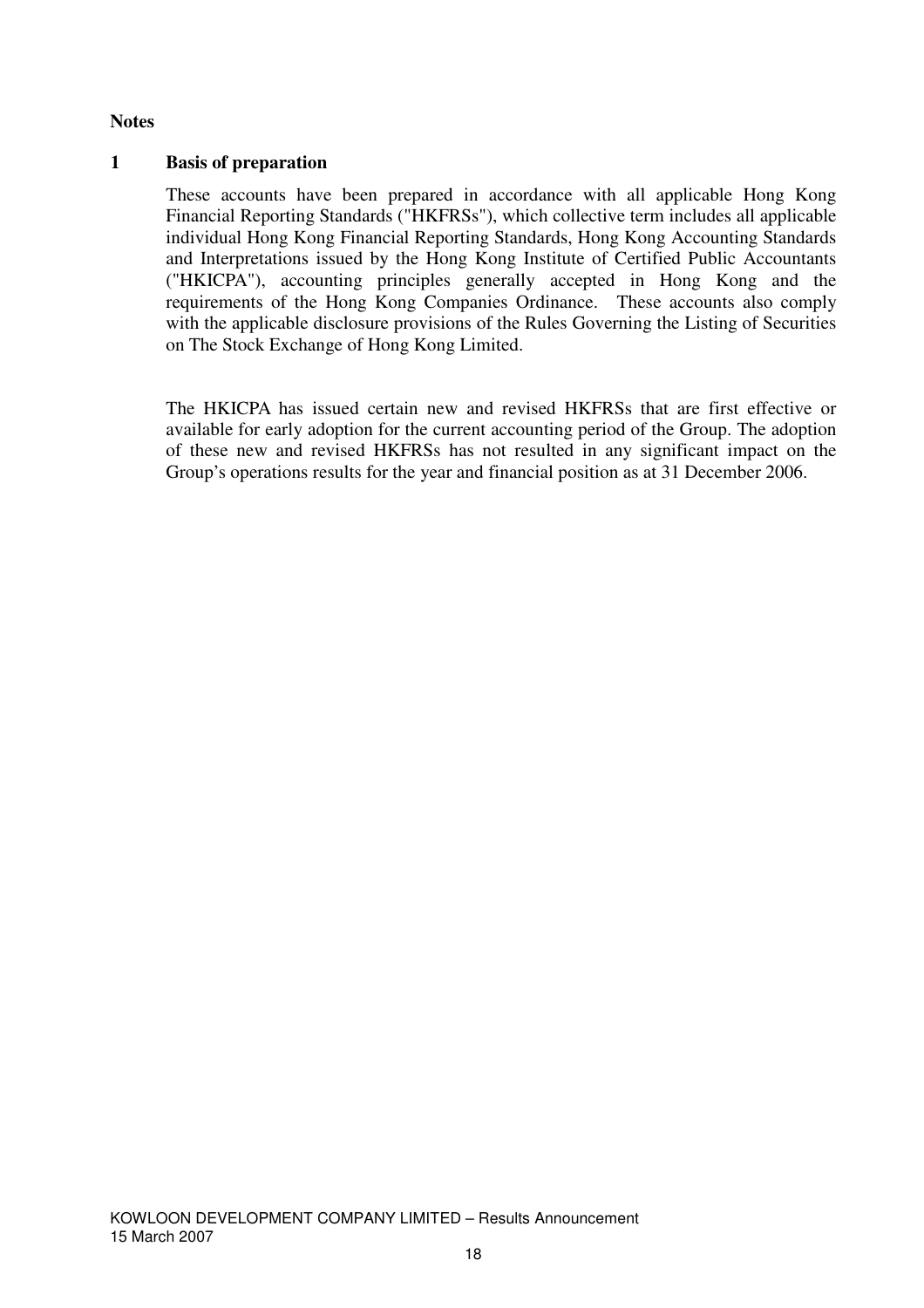### **2 Segment information**

### *(a) Business segments*

|                                                                                                                                           | 2006                                           |                                                   |                                                  |                                                           |                                  |
|-------------------------------------------------------------------------------------------------------------------------------------------|------------------------------------------------|---------------------------------------------------|--------------------------------------------------|-----------------------------------------------------------|----------------------------------|
|                                                                                                                                           | Consolidated<br><b>HK\$'000</b>                | <b>Property</b><br>development<br><b>HK\$'000</b> | <b>Property</b><br>investment<br><b>HK\$'000</b> | <b>Financing</b><br>and<br>investments<br><b>HK\$'000</b> | <b>Others</b><br><b>HK\$'000</b> |
| Turnover                                                                                                                                  | 2,908,171<br>==========                        | 1,204,401<br>========                             | 224,468<br>$=$ ========                          | 1,416,365<br>=========                                    | 62,937<br>=======                |
| Contribution from<br>operations<br>Fair value changes on<br>investment properties<br>Unallocated group expenses<br>Profit from operations | 1,189,655<br>346,608<br>(53, 421)<br>1,482,842 | 643,766                                           | 200,970<br>346,608                               | 325,220                                                   | 19,699                           |
| Finance costs<br>Profit on disposal of an<br>associated company<br>Share of profits of                                                    | (178, 400)<br>47,090                           |                                                   |                                                  |                                                           | 47,090                           |
| associated companies<br>Share of profits less losses of<br>jointly controlled entities<br>Negative goodwill                               | 1,324<br>3,982<br>162,876                      | (450)                                             | 4,432                                            |                                                           | 1,324                            |
| Profit before taxation                                                                                                                    | 1,519,714                                      |                                                   |                                                  |                                                           |                                  |
| Income tax                                                                                                                                | (153,708)                                      |                                                   |                                                  |                                                           |                                  |
| Profit for the year                                                                                                                       | 1,366,006<br>==========                        |                                                   |                                                  |                                                           |                                  |
| Segment assets<br>Interest in jointly controlled                                                                                          | 20,771,007                                     | 14,313,303                                        | 4,509,353                                        | 1,626,384                                                 | 321,967                          |
| entities<br>Interest in associated<br>companies<br>Unallocated                                                                            | 1,047,262<br>12,225<br>767,816                 | 391,707                                           | 655,555                                          |                                                           | 12,225                           |
| Total assets                                                                                                                              | 22,598,310<br>---------                        |                                                   |                                                  |                                                           |                                  |
| Segment liabilities<br>Unallocated                                                                                                        | 1,108,400<br>8,917,379                         | 871,972                                           | 80,034                                           | 136,321                                                   | 20,073                           |
| <b>Total liabilities</b>                                                                                                                  | 10,025,779<br>---------                        |                                                   |                                                  |                                                           |                                  |
| Capital expenditure<br>incurred during the year<br>Depreciation and                                                                       | 4,168                                          | 488                                               | 439                                              |                                                           | 3,241                            |
| amortization for the year                                                                                                                 | 9,646                                          |                                                   |                                                  |                                                           | 9,646                            |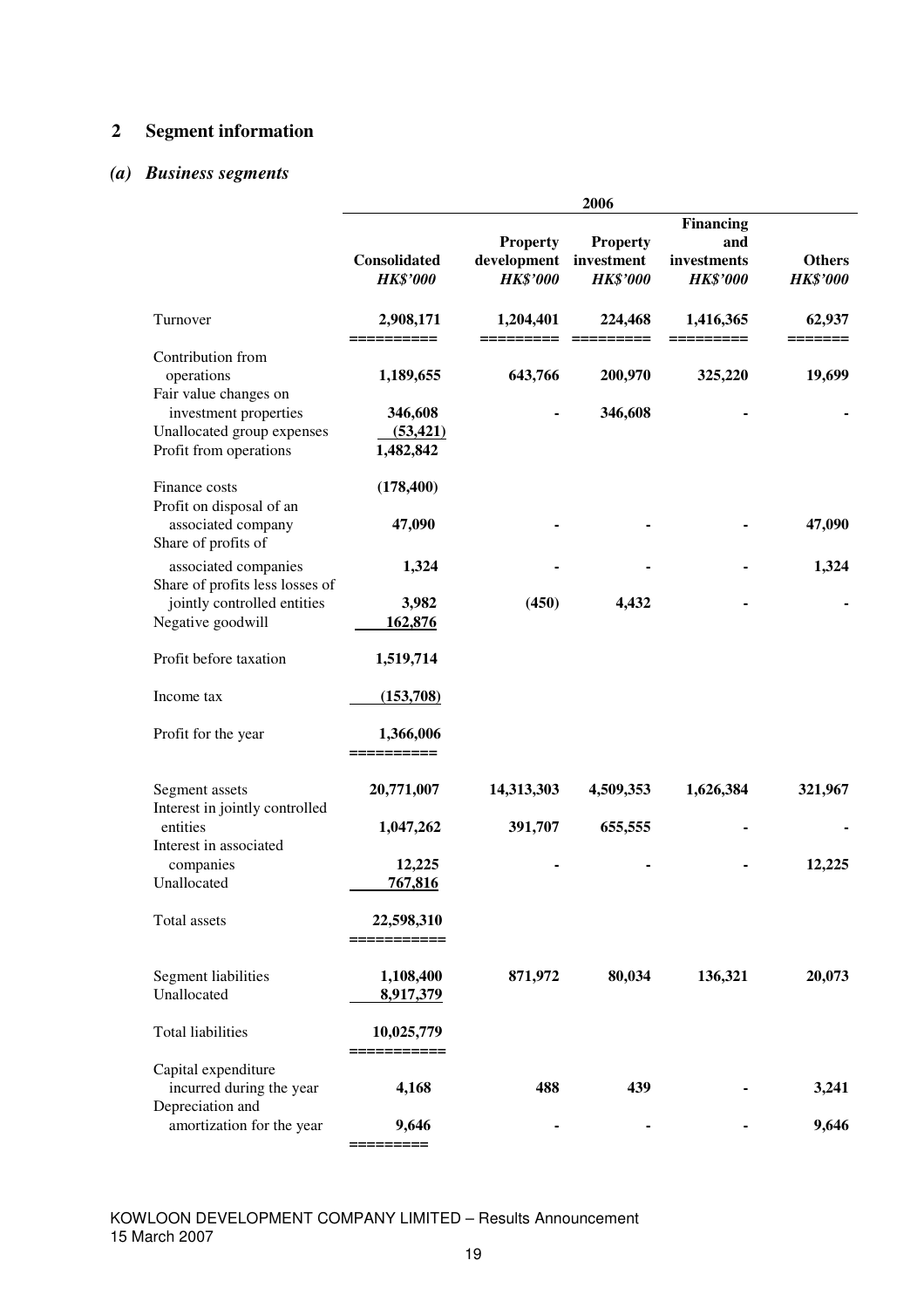#### *(a) Business segments (continued)*

|                                                                     | 2005                     |                                     |                                    |                                             |                    |
|---------------------------------------------------------------------|--------------------------|-------------------------------------|------------------------------------|---------------------------------------------|--------------------|
|                                                                     | Consolidated<br>HK\$'000 | Property<br>development<br>HK\$'000 | Property<br>investment<br>HK\$'000 | Financing<br>and<br>investments<br>HK\$'000 | Others<br>HK\$'000 |
| Turnover                                                            | 1,320,301                | 531,249                             | 212,083                            | 566,717                                     | 10,252             |
| Contribution<br>from operations<br>Fair value changes on            | 714,163                  | 400,749                             | 185,525                            | 124,112                                     | 3,777              |
| investment properties<br>Unallocated group expenses                 | 505,818<br>(38,276)      |                                     | 505,818                            |                                             |                    |
| Profit from operations                                              | 1,181,705                |                                     |                                    |                                             |                    |
| Finance costs<br>Share of profits of                                | (17, 694)                |                                     |                                    |                                             |                    |
| associated companies<br>Share of profits of jointly                 | 10,542                   |                                     |                                    |                                             | 10,542             |
| controlled entities<br>Negative goodwill                            | 7,331<br>26,482          |                                     | 7,331                              |                                             |                    |
| Profit before taxation                                              | 1,208,366                |                                     |                                    |                                             |                    |
| Income tax                                                          | (144, 962)               |                                     |                                    |                                             |                    |
| Profit for the year                                                 | 1,063,404                |                                     |                                    |                                             |                    |
| Segment assets<br>Interest in jointly controlled                    | 8,777,577                | 3,788,598                           | 4,161,131                          | 502,406                                     | 325,442            |
| entities<br>Interest in associated                                  | 641,699                  | 16,256                              | 625,443                            |                                             |                    |
| companies<br>Unallocated                                            | 56,568<br>387,407        |                                     |                                    |                                             | 56,568             |
| Total assets                                                        | 9,863,251                |                                     |                                    |                                             |                    |
| Segment liabilities<br>Unallocated                                  | 386,660<br>3,490,002     | 204,438                             | 82,999                             | 80,536                                      | 18,687             |
| <b>Total liabilities</b>                                            | 3,876,662                |                                     |                                    |                                             |                    |
| Capital expenditure<br>incurred during the year<br>Depreciation and | 585,130                  |                                     | 428,234                            |                                             | 156,896            |
| amortization for the year                                           | 1,304<br>=======         |                                     |                                    |                                             | 1,304              |

An asset amount of HK\$225,743,000 (2005: HK\$225,743,000) represented the deposit paid for the acquisition of approximately 70.3% of the issued shares of Shenzhen Properties & Resources Development (Group) Limited ("Shenzhen Properties") and HK\$120,000,000 (2005: Nil) represented the deposit paid for general offer for the remaining 29.7% of the issued shares of Shenzhen Properties were not allocated to business segments as the transaction was not yet completed.

KOWLOON DEVELOPMENT COMPANY LIMITED – Results Announcement 15 March 2007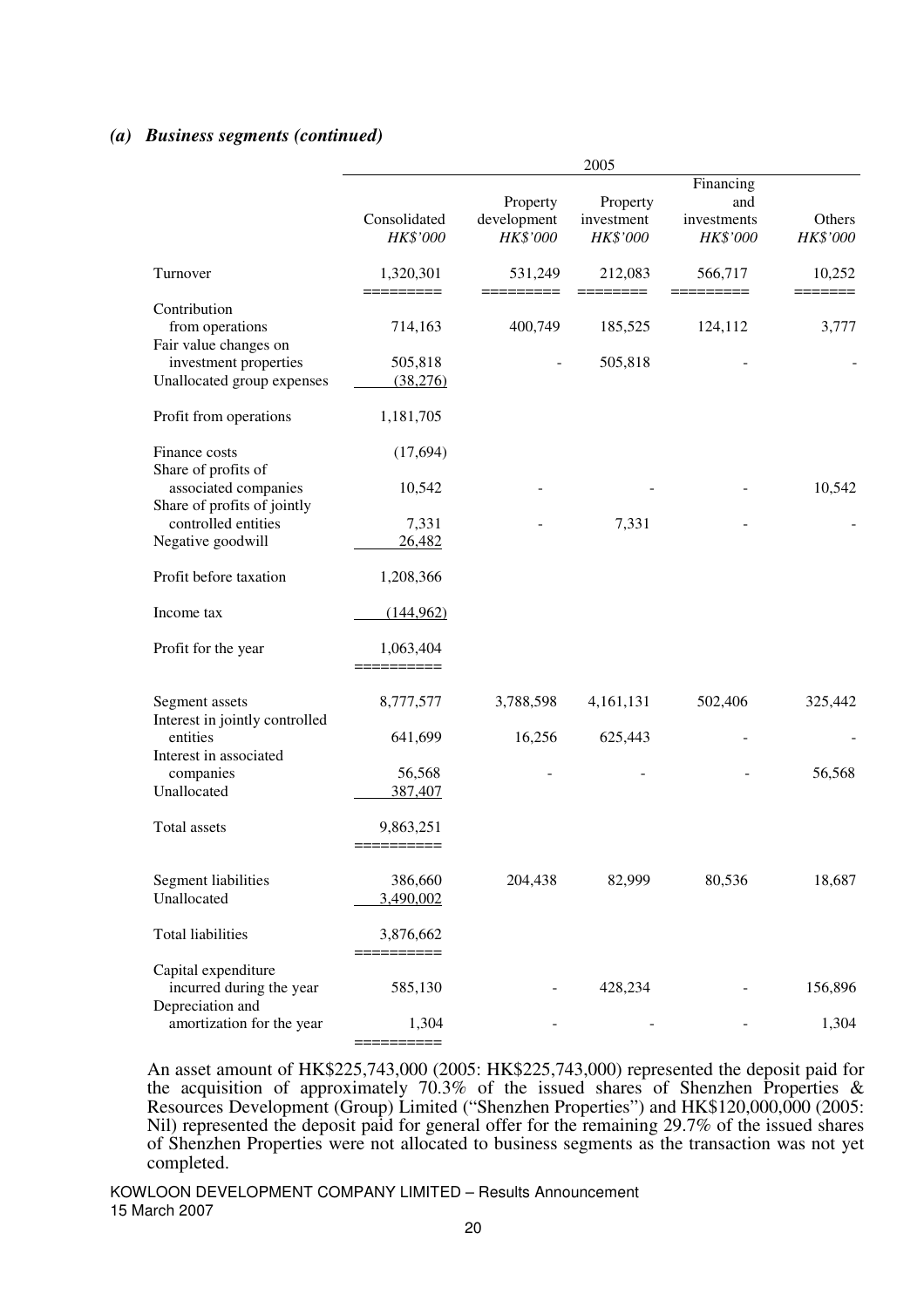#### *(b) Geographical segments*

|               | <b>Group turnover</b> |           | Group profit from operations |           |
|---------------|-----------------------|-----------|------------------------------|-----------|
|               | 2006                  | 2005      |                              | 2005      |
|               | <b>HK\$'000</b>       | HK\$'000  | <b>HK\$'000</b>              | HK\$'000  |
| Hong Kong     | 2,244,506             | 966,929   | 977,980                      | 885,492   |
| Macau         | 472,093               | 282,311   | 444,589                      | 281,395   |
| People's      |                       |           |                              |           |
| Republic of   |                       |           |                              |           |
| China         | 132,239               |           | 26,617                       |           |
| North America | 52,273                | 66,768    | 27,989                       | 12,341    |
| Others        | 7,060                 | 4,293     | 5,667                        | 2,477     |
|               | 2,908,171             | 1,320,301 | 1,482,842                    | 1,181,705 |
|               |                       |           |                              |           |

|                         | <b>Segment assets</b> |                 | Capital expenditure<br>incurred during the year |                 |
|-------------------------|-----------------------|-----------------|-------------------------------------------------|-----------------|
|                         | 2006<br>2005          |                 | 2006                                            | 2005            |
|                         | <b>HK\$'000</b>       | <b>HK\$'000</b> | <b>HK\$'000</b>                                 | <b>HK\$'000</b> |
| Hong Kong               | 8,487,571             | 7,088,766       | 3,680                                           | 186,996         |
| Macau                   | 10,576,546            | 1,500,549       |                                                 | 398,134         |
| People's<br>Republic of |                       |                 |                                                 |                 |
| China                   | 1,468,770             |                 | 488                                             |                 |
| North America           | 234,218               | 163,478         |                                                 |                 |
| Others                  | 3,902                 | 24,784          |                                                 |                 |
|                         | 20,771,007            | 8,777,577       | 4,168                                           | 585,130         |

#### **3 Other net income**

Other net income represents fair value changes on trading securities and derivative financial instruments.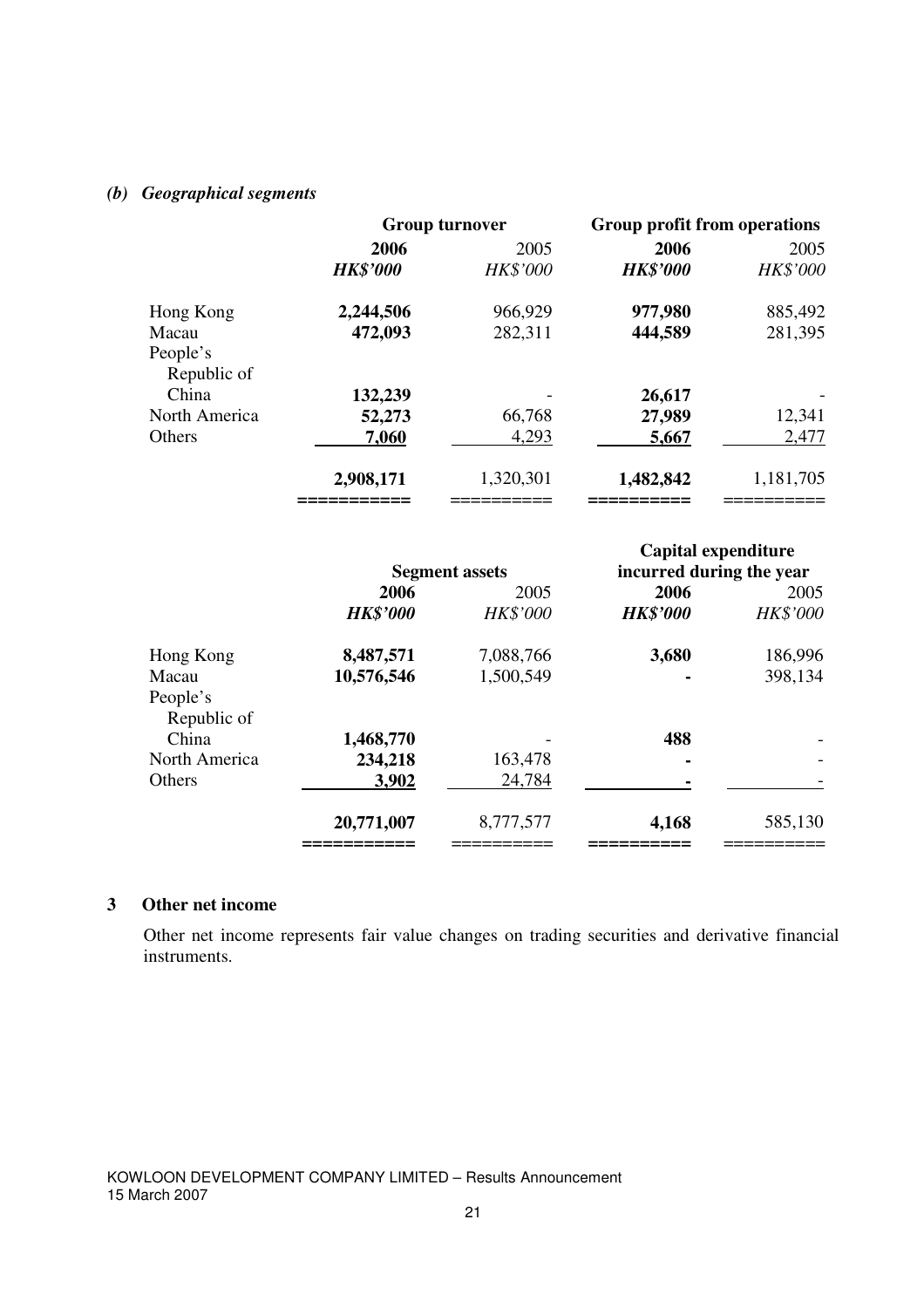#### **4 Finance costs**

|                                                                                           | 2006<br><b>HK\$'000</b> | 2005<br>HK\$'000 |
|-------------------------------------------------------------------------------------------|-------------------------|------------------|
| Interest on bank loans and overdrafts<br>Interest on amount payable to/loan from ultimate | 106,876                 | 69,750           |
| holding company                                                                           | 149,178                 | 128              |
| Less: Amount capitalized                                                                  | (76, 135)               | (50,207)         |
|                                                                                           | 179,919                 | 19,671           |
| Less: Interest expense included as other operating                                        |                         |                  |
| expenses                                                                                  | (1,519)                 | (1,977)          |
|                                                                                           | 178,400                 | 17,694           |
|                                                                                           |                         |                  |

#### **5 Negative goodwill**

In 2006, negative goodwill of HK\$162,876,069 was recorded on the conversion of convertible preference shares of Polytec Asset Holdings Limited ("Polytec Asset"), a listed subsidiary of the Company, held by the Group into 275,191,901 ordinary shares of Polytec Asset.

In 2005, negative goodwill of HK\$26,482,230 was arisen from the Group's acquisition of subsidiaries.

#### **6 Income tax**

|                                                   | 2006            | 2005     |
|---------------------------------------------------|-----------------|----------|
|                                                   | <b>HK\$'000</b> | HK\$'000 |
| <b>Current tax</b><br>– Hong Kong<br>$-$ Overseas | 78,851<br>3,234 | 62,018   |
|                                                   | 82,085          | 62,018   |
| <b>Deferred tax</b>                               |                 |          |
| Origination and reversal of temporary differences | 10,967          | (5,574)  |
| Change in fair value of investment properties     | 60,656          | 88,518   |
|                                                   | 71,623          | 82,944   |
|                                                   | 153,708         | 144,962  |
|                                                   |                 |          |

The provision for Hong Kong profits tax for 2006 is calculated at 17.5% (2005 : 17.5%) of the estimated assessable profits for the year. Overseas tax is calculated at the applicable tax rates ruling in the respective jurisdictions.

KOWLOON DEVELOPMENT COMPANY LIMITED – Results Announcement 15 March 2007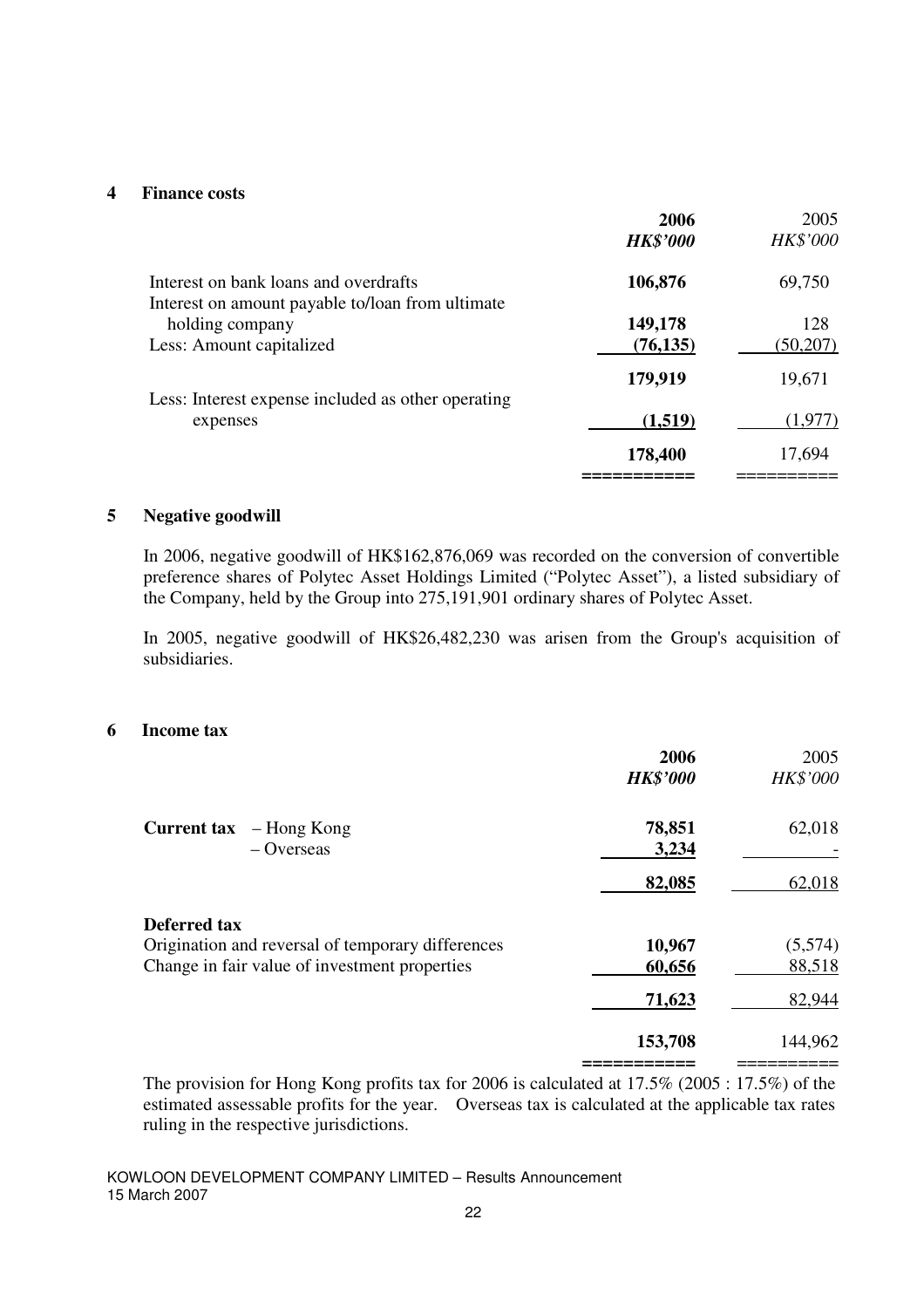#### **7 Earnings per share**

#### *(a) Basic earnings per share*

The calculation of basic earnings per share is based on the profit attributable to shareholders of the Company of HK\$1,346,261,403 (2005: HK\$1,059,153,190) and weighted average number of shares in issue during the year of 660,839,603 (2005: 566,767,850).

#### *(b) Diluted earnings per share*

 No diluted earnings per share for 2005 and 2006 has been presented as the Company had no dilutive potential shares for both years.

#### *(c) Number of shares*

|                                            | 2006        | 2005        |
|--------------------------------------------|-------------|-------------|
| Number of shares used in calculating basic |             |             |
| earnings per share                         | 566,767,850 | 566,767,850 |
| Effect of issue of new shares              | 94,071,753  |             |
| Weighted average number of shares used in  |             |             |
| calculating basic earnings per share       | 660,839,603 | 566,767,850 |
|                                            |             |             |

#### **8 Dividends**

|                                                                                                                                                                                 | 2006<br><b>HK\$'000</b> | 2005<br>HK\$'000 |
|---------------------------------------------------------------------------------------------------------------------------------------------------------------------------------|-------------------------|------------------|
| Interim dividend declared and paid of HK\$0.13<br>$(2005: HK$0.10)$ per share<br>Final dividend proposed after the balance sheet<br>date of HK\$0.42 (2005: HK\$0.35) per share | 88,416                  | 56,677           |
|                                                                                                                                                                                 | 483,286                 | 198,369          |
|                                                                                                                                                                                 | 571,702                 | 255,046          |
|                                                                                                                                                                                 |                         |                  |

In 2006, the final dividend payable was calculated on 1,150,681,275 shares in issue by the Company after the rights issue of 383,560,425 shares in February 2007.